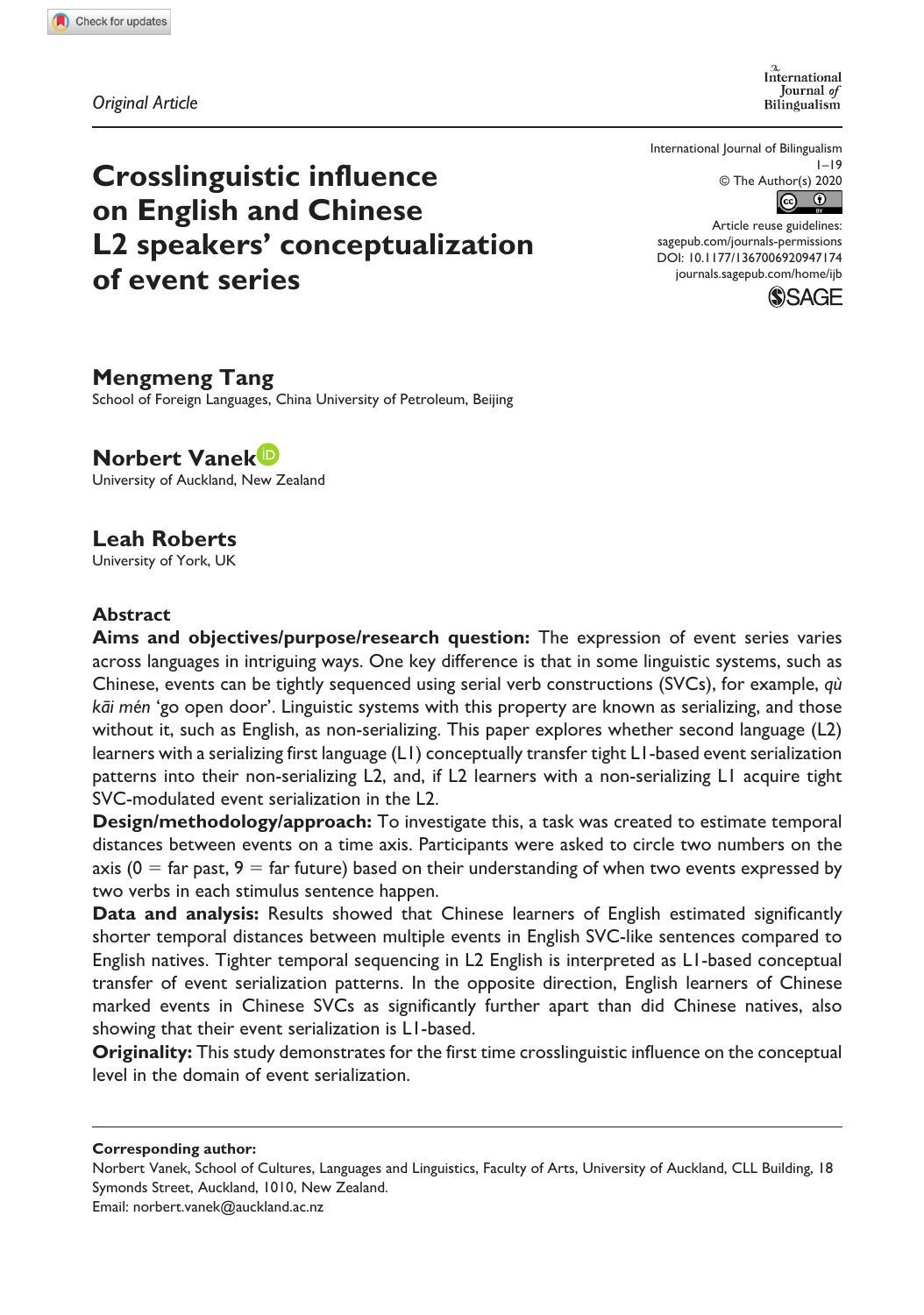**Significance/implications:** The reported findings inform L2 acquisition research by providing empirical support for the idea that L1-based event serialization patterns influence how L2 learners conceptualize event distances, and this holds in both directions, from a serializing to a nonserializing language as well as vice versa.

#### **Keywords**

Event serialization, conceptual transfer, crosslinguistic influence, time estimation, Mandarin Chinese, English

### **Introduction**

Substantial crosslinguistic differences in how event series are expressed arise in connection with the availability or absence of syntactic constructions that enable speakers to manipulate the 'tightness of packaging' of events (Bohnemeyer & Pederson, 2011, p. 47). Some languages, including Chinese, allow tighter event packaging via serial verb constructions (SVCs), defined here as "a sequence of verbs which act together as a single predicate, without any marker of coordination, subordination, or syntactic dependency of any other sort" (Aikhenvald, 2006, p. 1). Verb phrases (VPs) in SVCs "express simultaneous or immediately consecutive actions that can be conceived as one event" (Lin et al., 2012, p. 428). With respect to consecutiveness, related research shows considerable consensus that the order of verbs in SVCs follows the *principle of temporal iconicity* (e.g. Aikhenvald, 2006; Durie, 1997; Li, 1993; Lord, 1993; Muysken, 1988; Nishiyama, 1998), that is,. that the order of verbs in SVCs mirrors the chronological order of the (sub)events these verbs express. For instance, in the Chinese sentence *wǒ qù kāi mén* 'I go open door', the verbs are sequenced according to the temporal order of the events they represent to form a compound predicate. The events 'go' and 'open door' are tightly linked to each other and are *not temporally separable* (i.e. 'I go open door'  $\neq$  'I first go and then open the door' but instead  $=$  'I go to open the door'). In contrast, in many languages such as English, the grammatical expression of event series is uncommon (limited to colloquialisms such as 'I go get a taxi'). Languages with SVCs are typologically categorized as serializing and without SVCs as non-serializing (Aikhenvald, 2006; Bisang, 2009; Haspelmath, 2016; Yin, 2007). This typological difference in the grammatical encoding of event serialization is potentially problematic for second language (L2) users because learning success in this case not only entails a new form of linguistic expression but also a new way of organizing event information, comprising either more or less tightly combined temporal units.

Previous research examined various morpho-syntactic and semantic aspects of how crosslinguistic differences between serializing and non-serializing languages influence L2 acquisition. Learners from serializing first languages (L1s) were found to transfer morpho-syntactic features of SVCs (e.g. *she went home had dinner*) (Helms-Park, 2004; Tang, 2018; Yang & Huang, 2009) or L1-specific uses (e.g. *cook butter melt*) (Helms-Park, 2001; Juffs, 1996) into their L2 English production. On their way from a non-serializing L1 to a serializing L2, corpus-based studies reported that L1 English learners often underuse Chinese SVCs (Sun, 2008; Zhou, 2009). In their investigation of SVC use in contact settings with second-generation Chinese as heritage language speakers, Aalberse and colleagues conducted a series of studies to investigate the acquisition of SVCs alongside aspect, classifiers, ditransitive constructions and motion verbs (Aalberse & Zou, 2016; Aalberse et al., 2016; Chau, 2011; Chen, 2012; Dong, 2014; Lin, 2014; Lippe, 2015; Liu, 2013; Shi, 2011). These studies converged in the observation that SVCs tended to be underemployed or misused by Chinese as heritage language speakers. Misuses and underemployment were attributed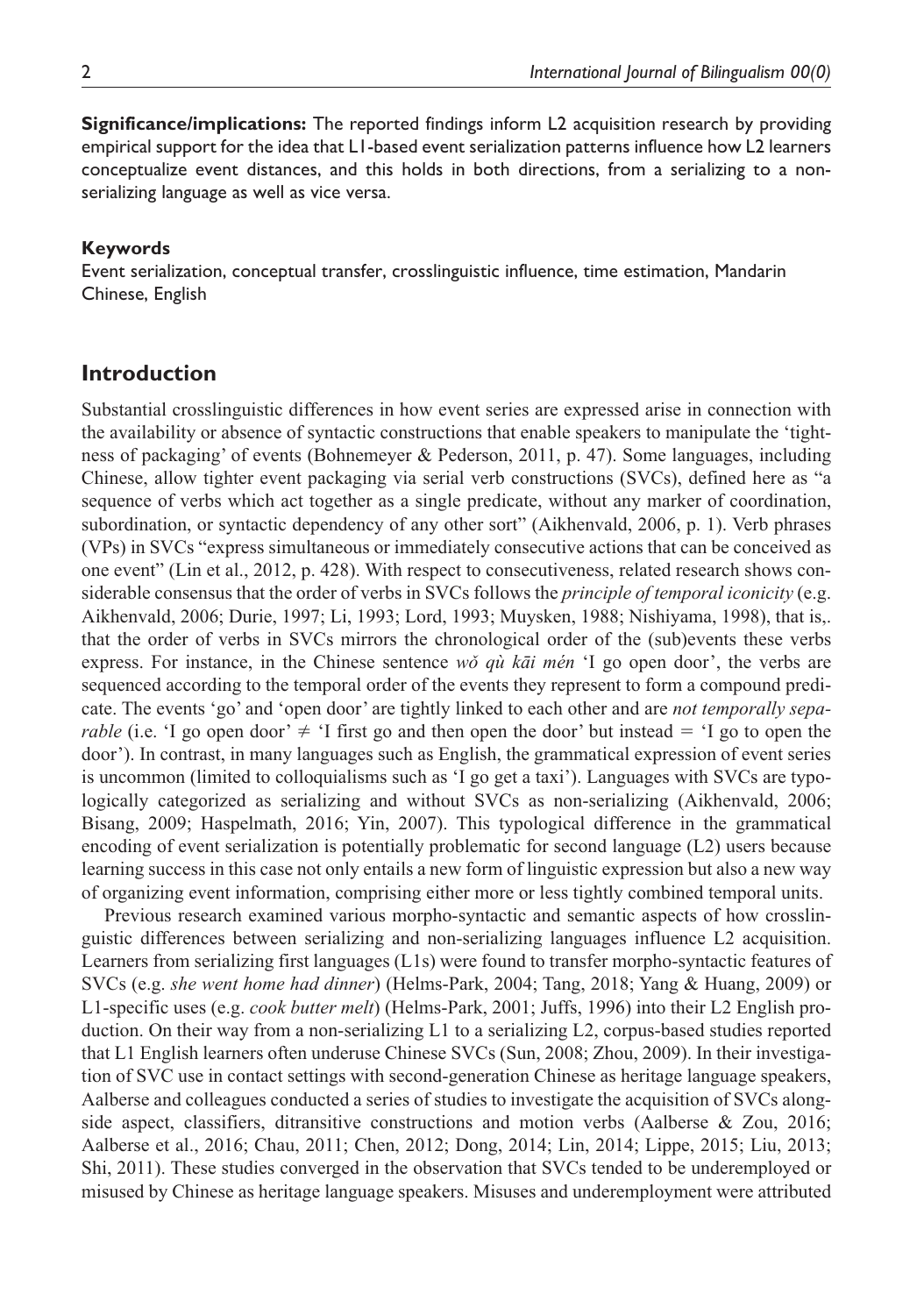to incomplete acquisition or to influence from Dutch as the speakers' dominant language. SVC underuse (compared to their homeland peers) was also observed among second and third generation Malay heritage language speakers in the Netherlands (Moro, 2014, 2016), and also among Javanese heritage language speakers in Suriname (Villerius, 2019). These findings indicate L1 influence at the linguistic level. However, they tell us little about the conceptual substrate that underlies L2 learners' event serialization. That is, the mere use of such forms cannot reliably show whether, and if so, then to what extent, conceptualization of event distances in a series is influenced by the structure of the L1 or L2. This research gap invites a systematic investigation of learners' understanding of temporal distances between individual events, which is done here to show whether typological differences in event serialization have an impact on how events series are conceptualized during sentence comprehension and interpretation.

# **Theoretical underpinnings**

### *Conceptualization of serial events and the L1*

Experimental studies framed within the cognitive linguistics approach have provided support for the idea that the differences between serializing and non-serializing languages are linked to different ways of viewing multiple related events (e.g. Bohnemeyer & Pederson, 2011; Defina & Majid, 2012). Defina and Majid (2012) asked 34 Avatime (a serializing language spoken in eastern Ghana, Niger–Congo language family) speakers and 33 English (non-serializing language) speakers to watch short videos with take–put-type events. The participants' task was to indicate if the videos they watched in the test phase were the same as those shown earlier. Avatime speakers displayed significantly more false recognitions in SVC events, which was interpreted as a tendency to regard an SVC as a single conceptual event (in this case including both the 'take' and the 'put' part). In contrast, L1 English learners were found to segment the same 'take' and 'put' events as separate units. This study provided evidence for the view that event conceptualization in serializing and non-serializing language speakers differs because an SVC expresses a single conceptual event, in which sub-events are tightly linked, while the corresponding sub-events in a non-SVC language are understood as separate temporal units, between which the temporal distance is relatively longer. This study documented L1-driven variation in event conceptualization, which in turn raises the question of whether the conceptualization of temporal distances between SVC-based events transfers into a L2.

# *Typological differences between serializing Chinese and non-serializing English*

*Expression of event series in Chinese SVCs.* Chinese sentence types can be divided into canonical SVCs, peripheral SVCs (pivotal sentences), and non-SVCs (verb–object sentences) (Tao, 2009). They overlap with their English counterparts in different degrees, which has direct implications for learning demands.

*Canonical SVCs.* Canonical SVCs are the most typical and common type in Chinese and are characterized as two or more separate events juxtaposed and compressed together in a continuum (Li  $\&$ Thompson, 1981) (see example 1).

|  | (1) Tā tuō xié zǒu jìn fang qù.                                       |  |  |  |  |
|--|-----------------------------------------------------------------------|--|--|--|--|
|  | He take off shoe walk enter house go                                  |  |  |  |  |
|  | $V_1$ $V_2$ $V_3$ $V_4$                                               |  |  |  |  |
|  | 'He took off his shoes and went into the house.' (Ding, 1979, p. 114) |  |  |  |  |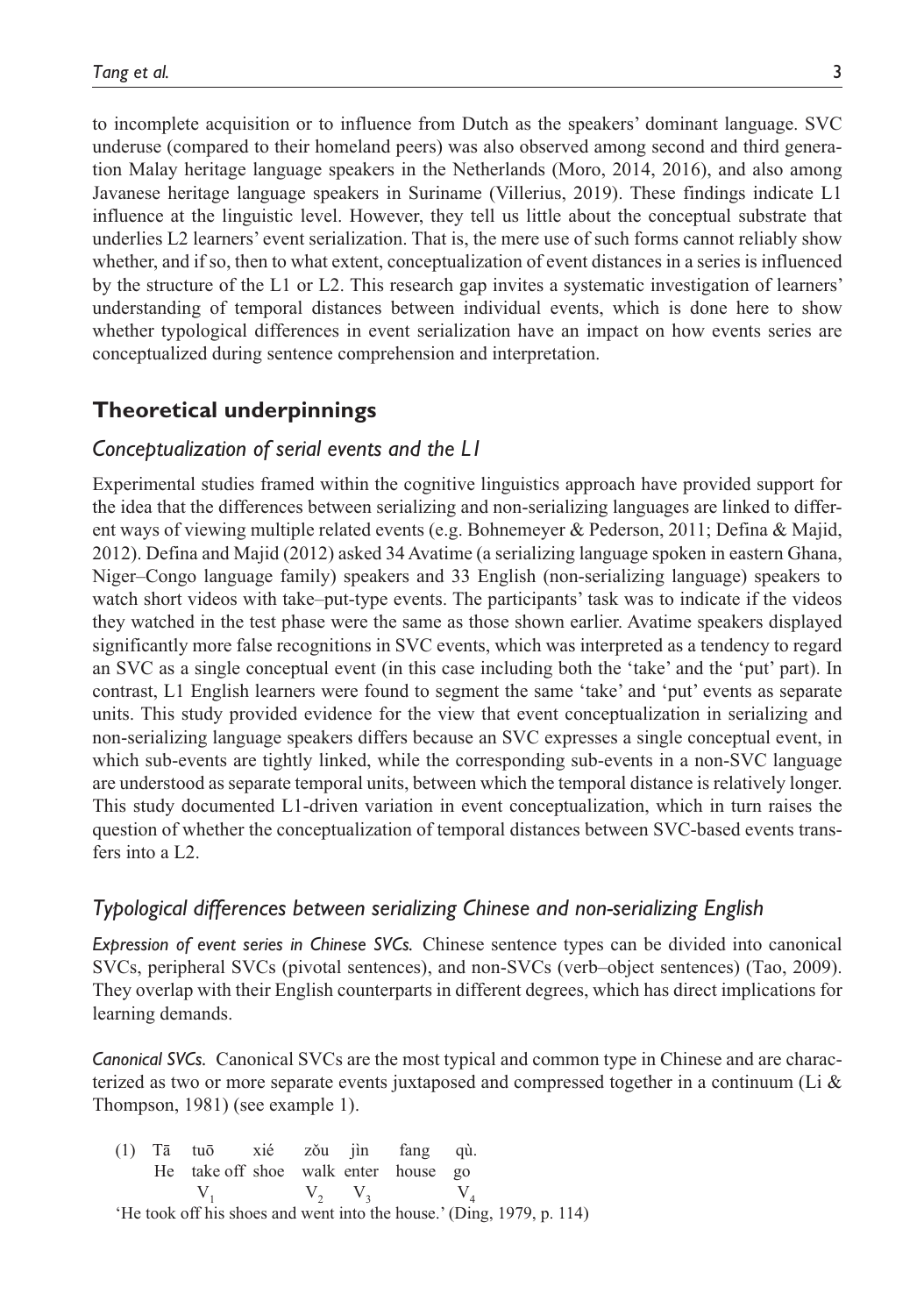In example 1, all the verbs are bare and thus constitute a *zero-marked clause*<sup>1</sup> , within which verb constellations that express telic and/or instantaneous events are interpreted as completed.

The second SVC type of concern to the current study is *peripheral SVCs*. These are also known as pivotal sentences (Tao, 2009). This construction type is less transparent than canonical SVCs because "of the two predicates in a sentence, the object of the first predicate (verb) is at the same time the subject of the second one" (Li & Cheng, 2008, p. 485) (see example 2).

(2) Wǒmen qǐng tā chàng yī-zhī gē. We invite she sing one-CLF song  $V_1$   $V_2$ 'We invited her to sing a song (sometime in the future).'

The structural frame is that a noun 'pivot' connects  $V_1$  and  $V_2$  and functions as an object complement (Xing, 2004). The two verbs in example 2 represent an event continuum with two subevents that are not tightly linked. Speakers have the possibility to express the two events in pivotal sentences as more tightly linked by adding the perfective aspectual morpheme '*le*' after  $V_2$ , as in example 3. Pivotal sentences with and without *'le'* after V<sub>2</sub> have different counterparts in English, which lead to varying predictions with regards to potential L1 influence on L2 conceptualization. Only pivotal sentences without *'le*' were tested here (details in Current Study).

(3) Wǒmen qǐng tā chàng le yī-zhī gē. We invite she sing PFV one-CLF song  $V_1$   $V_2$ 

'We invited her to sing a song (sometime in the past).'

The third type of construction that we focus on are *non-SVC sentences* with multiple verbs. In this sentence type, multiple verbs have no connective markers to link them, yet the verbs do not form a compound predicate.  $V_2$  functions as the object of the sentence (see example 4). Verbs that function as object in non-SVC sentences are lexical verbs that typically express mental activities and senses, beginning, continuation or ending, gain or loss, addition or reduction (Li & Cheng, 2008). Chinese verbs can function as object without any morphological changes.

(4) Wǒ dǎsuàn huí jiā. I plan go home  $V_1$   $V_2$ 'I plan to go home.'

*Expression of events in finite and non-finite constructions in English.* Multiple events expressed in a single clause in non-serializing languages such as English take the form of finite and non-finite verbs (e.g. *I bought a ticket to enter the theatre*). A crucial point here is that Chinese SVCs and English finite and non-finite sentences are not equivalent. For an illustration, in a sentence such as *I bought a ticket to enter the theatre*, the finite verb 'bought' conveys that the event 'buying a ticket' occurred in the past, but no specific temporal anchoring is provided for the nonfinite verb 'to enter'. Egan (2008) argues that the nonfinite complement is temporally situated vis-à-vis the events expressed by the finite verb, and reports that 77.6% of '*to* infinitives' in the British National Corpus express a forward-oriented relation with the corresponding finite verbs.

*A crosslinguistic comparison (Table 1)*. Chinese canonical SVCs (Type one) share some similarities with the surface structure of English non-finite verbs used as purposive adverbials (e.g. 'Peter opened the can to feed the dog'). However, while the former expresses an event continuum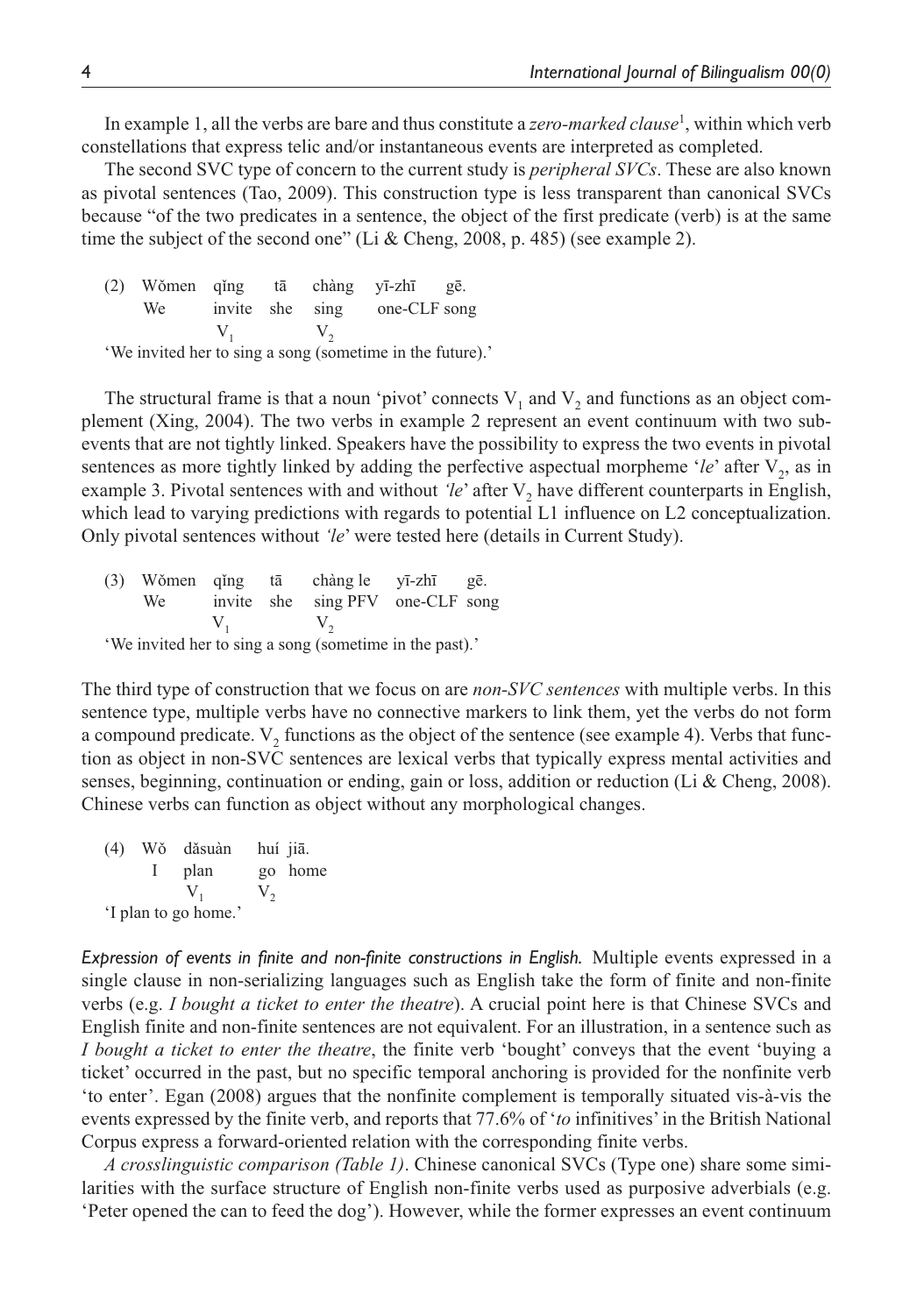| Type       | Chinese sentences                                                                                                                                                  | English sentences                                                             | Predicted temporal<br>distance |
|------------|--------------------------------------------------------------------------------------------------------------------------------------------------------------------|-------------------------------------------------------------------------------|--------------------------------|
| Type one   | Canonical SVCs<br>xié<br>Тā<br> tuō <br>wū.<br>[in]<br>she take off shoe enter house.<br>'She took off her shoes to enter/and<br>(immediately) entered the house.' | Non-finite verb as adverbial<br>She took off her shoes<br>to enter the house. | Different                      |
| Type two   | Peripheral SVC (pivotal sentences)<br>Wǒmen qǐng tā chàng yī-zhī<br>gē.<br>invite she sing one-CLF song.<br>we<br>'We invited her to sing a song.'                 | Non-finite verb as object<br>complement<br>We invited her to sing a<br>song.  | Similar                        |
| Type three | Verb phrase as object<br>Wǒ dǎsuàn huí<br>jiā.<br>plan  return  home<br>'I plan to go back home.'                                                                  | Non-finite verb as object<br>Iplan to go back home.                           | Similar                        |

**Table 1.** An overview of Chinese serial verb constructions (SVCs) and the corresponding English constructions.

and grammatically pools the events closer, the latter describes subordinated events that are temporally further apart. Chinese peripheral SVCs (Type two) are similar to the structure of English non-finite verbs used as object complements (e.g. 'Sarah asked me to forward the email'). Chinese non-SVCs with verbs as object (Type three) are viewed as a direct equivalent of English nonfinite verbs as object (e.g. 'John stopped smoking'), neither of which conveys tight event serialization (as in Table 1).

### *Crosslinguistic influence on L2 event conceptualization*

Conceptual non-equivalence relates to cases when a word or a grammatical expression in the L1 does not have an equivalent counterpart in the L2 (Finkbeiner et al., 2004). Theories attempting to explain what underlies concepts in the bilingual mind in cases of conceptual non-equivalence vary. Some argue that conceptualization in the L2 is L1-based as a result of crosslinguistic influence (e.g. Jarvis, 2007; Odlin, 2005). An alternative position is that L2 learners can and do shift from their L1-based conceptualization towards L2-based patterns (e.g. Athanasopoulos, 2011).

One way to account for L1-based conceptualization of events in the L2 is *conceptual transfer*. Jarvis' Conceptual Transfer Hypothesis postulates that "certain instances of cross linguistic influence in a person's use of one language originate from the conceptual knowledge and patterns of thought that the person has acquired as a speaker of another language" (Jarvis, 2007, p. 44). This definition is problematic not least because of its heavy focus on the role of the L1, without providing ground to explain how new concepts are learned in the L2. Transfer defined as concept learning is more comprehensive in this respect. Schachter views transfer as a "set of constraints that [the learner's] previous knowledge imposes on the domains from which to select hypotheses about the new data one is attending to" (Schachter, 1983, pp. 45–46). If we focus on the constraints exercised by the L1 on the hypotheses that a learner is able to formulate about the language they are exposed to, we enable the examination of two L1–L2 configurations, both when there are and when there are no corresponding linguistic features. This is directly relevant for the present study, where the L1–L2 directions are SVC L1 to non-SVC L2 as well as non-SVC L1 to SVC L2. In the domain of event serialization, if Chinese imposes constraints on its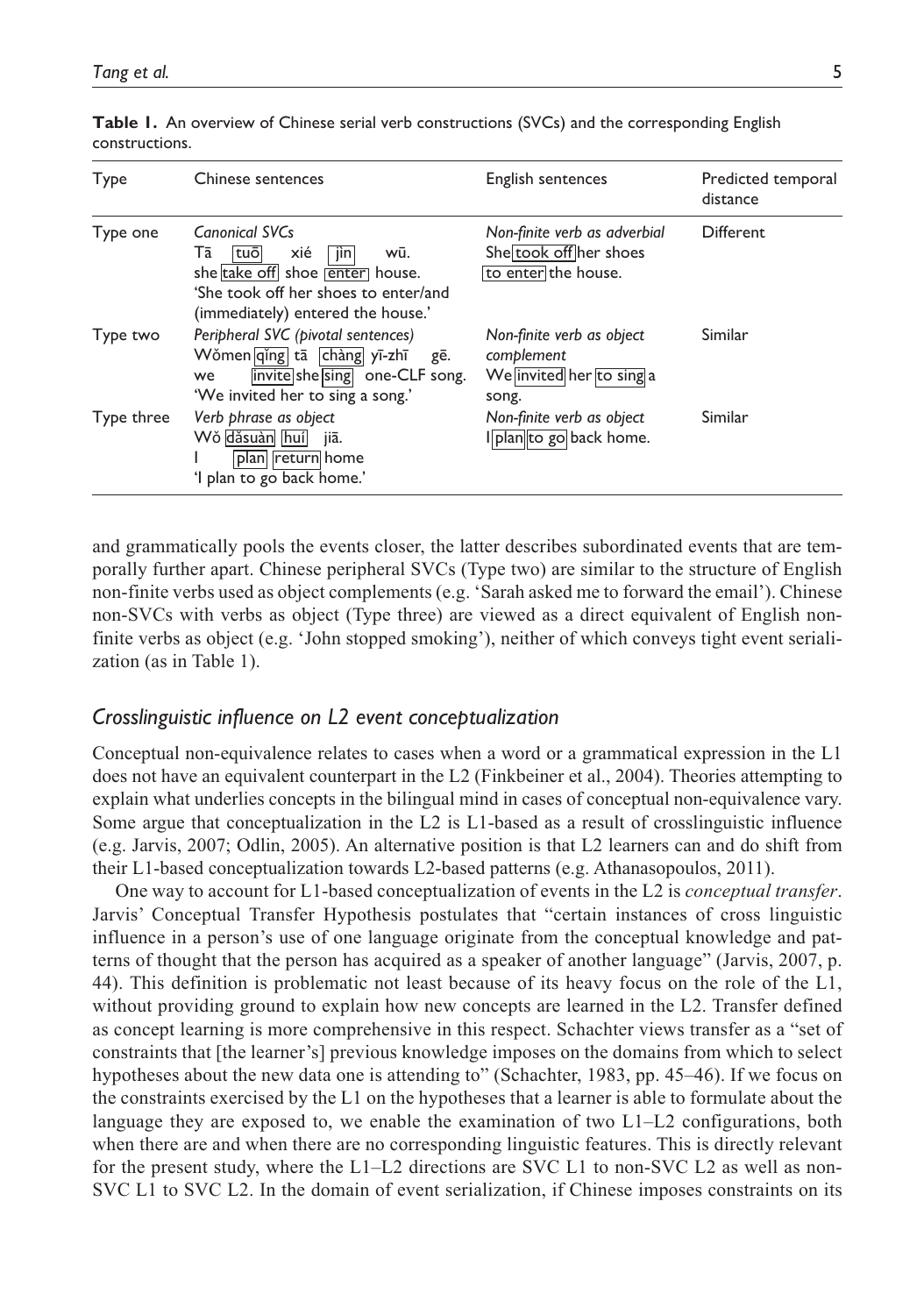speakers to vary tightness of event in series relatively more than English does, one would predict that for Chinese English as a foreign language (EFL)' learners tight SVC-based event serialization patterns will be difficult to reorganize in a relatively looser, English-like way. Analogously, one would also predict that English Chinese as a foreign language (CFL)' learners will resist restructuring their concept of loosely linked event series into more tightly linked ones. In the current study, we use 'crosslinguistic influence on concepts' to refer to both 'conceptual transfer' of SVC-based tightly linked event sequences in Chinese EFL learners and L1 constraints on English CFL learners' conceptualization in the L2.

Numerous experimental studies have provided support for L1-based influence on conceptualization exhibited in L2 verbalization (e.g. Vanek, 2013, 2017; von Stutterheim, 2003). For instance, von Stutterheim (2003) reported that German native speakers tend to express motion events significantly more often with endpoints than English speakers, who instead tend to describe the same events as ongoing and without a mention of the endpoint. The authors relate this difference to the prominence of progressive aspect in English, which highlights ongoingness in unfolding events and defocuses their endpoints. L1 English learners of German showed an inclination to defocus endpoints in their event descriptions in German, which can be interpreted as L1-based conceptual transfer. In the opposite direction, advanced L1 German learners of English tended to refer to an endpoint when the endpoint was inferable but not reached. This lends support to crosslinguistic influence on conceptualization, showing that L2 expressions in an L2 context are built on an already existing L1-based conceptual system.

However, other research has shown that L2 conceptualization is not necessarily L1-based, and L2 learners may experience a partial or full shift towards L2-based cognitive patterns alongside learning new grammatical or lexical features (e.g. Athanasopoulos et al., 2010; Bylund & Jarvis, 2011; Park & Ziegler, 2013). For instance, Athanasopoulos et al. (2010) tested Japanese–English bilinguals' colour similarity judgements of different shades of blue on a 10-point scale. The aim was to examine whether the ways in which Japanese–English bilinguals (mean age of onset of learning English = 12 years) conceptualize colour distinctions more like Japanese monolinguals (i.e. with greater sensitivity, based on the lexicalized *mizuiro* 'light blue' vs *ao* 'dark blue' contrast in Japanese) or like English natives (i.e. distinguishing blue and light blue stimulus pairs less well). Bilinguals' ratings were found in-between those of the two monolingual groups, suggesting a partial shift towards the L2-based patterns. In another relevant study, Park and Ziegler (2013) tested Korean–English bilingual's conceptualization of spatial relations. To this end, they measured the proportions of English-like conceptualizations (based on the lexicalized distinction between containment vs. support, i.e. *put in* vs. *put on*) and Korean-like conceptualizations (based on the lexicalized tight-fit vs. loose fit contrast, using *kkita* for tight fit). Bilinguals' categorization significantly differed from those of both monolingual groups, displaying convergence of the L1 and L2 conceptualization patterns. As a third example of shifts away from L1-based conceptualization, Bylund and Jarvis (2011) tested Spanish–Swedish bilinguals' motion event conceptualizations. Video retellings in L1 Spanish and L2 Swedish were used to test participants' focus on the events' ongoingness (based on the grammaticalized aspect in Spanish) or on the events' endpoints (following the Swedish pattern). In both languages, bilinguals encoded endpoints significantly more often, suggesting a shift to the L2-based pattern. In sum, much of previous research shows that conceptualization patterns are not necessarily L1-based. The question that remains for empirical testing here is whether the conceptualization of a series of related events in the L2 tends to be more L1-oriented, more L2-oriented or learner-specific. To the best of our knowledge, very little research exists that has investigated potential crosslinguistic influence at the conceptual level of a non-/ serializing L1 on the L2.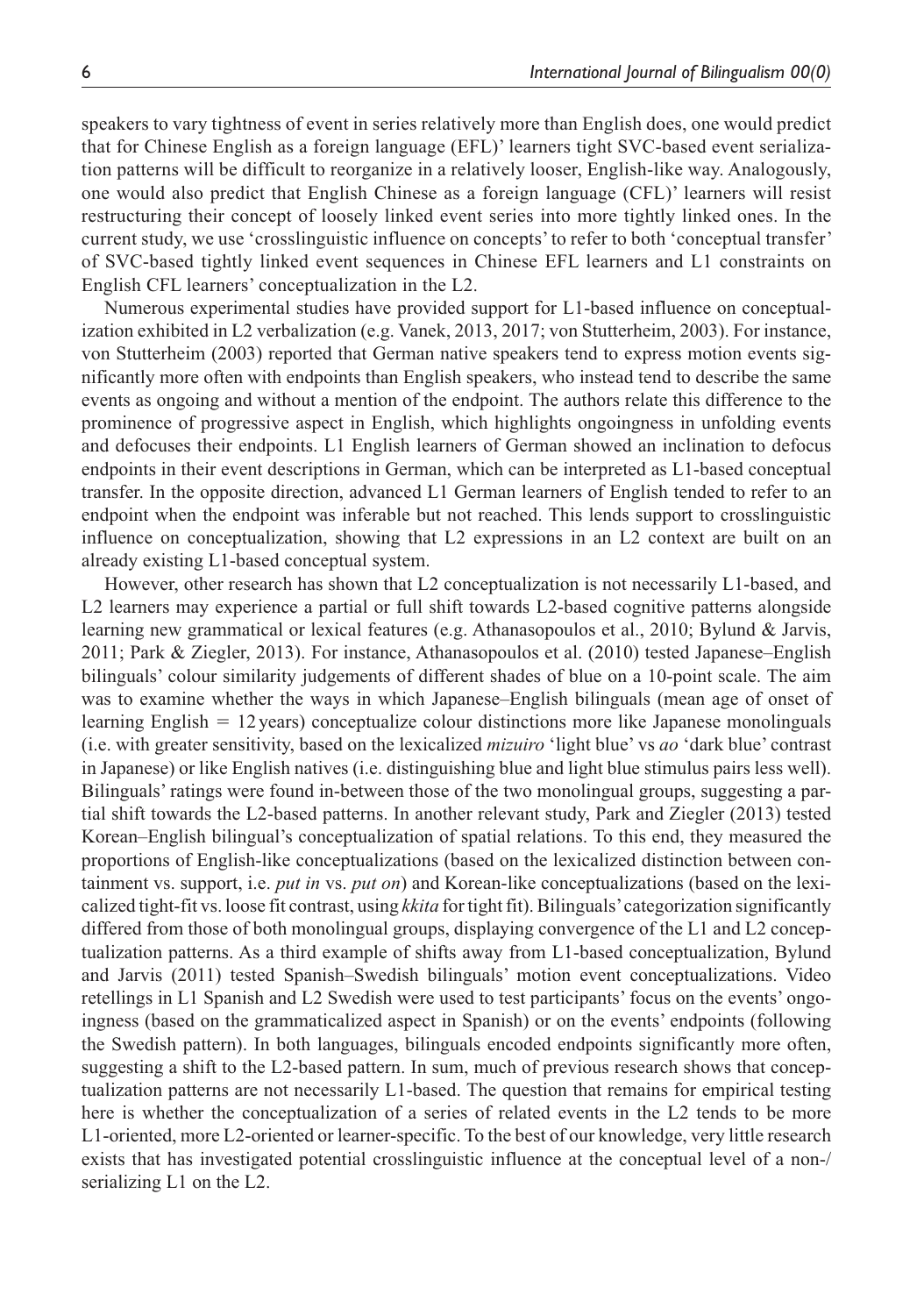### **The present study**

### *Research questions and hypotheses*

*RQ1*. To what extent do Chinese SVC-based event sequencing patterns influence Chinese EFL learners' understanding of temporal distances between multiple events in English sentences?

*Hypothesis 1*: If conceptualization of event series is viewed on a continuum between more L1-based to more L2-based patterns, and the L1-based patterns transfer, Chinese EFL learners are predicted to exhibit tighter event sequencing in SVC-like English sentences. More specifically, Chinese EFL learners are expected to estimate shorter time spans between events in canonical SVC-like English sentences (with non-finite verbs as adverbial) and similar time spans in non-SVC-like English sentences (with non-finite verbs as object/object complement). A significant interaction is predicted between participant group and sentence type.

*RQ2*. To what extent do English non-SVC-based event patterns influence English CFL learners' understanding of temporal distances between multiple events in Chinese sentences?

*Hypothesis 2*: If conceptualization of event series is viewed on an L1-based to L2-based continuum and English CFL learners remain more L1-based, they are predicted to estimate longer temporal distances than Chinese natives between events in canonical SVCs, but not between events in peripheral SVCs and non-SVCs. Here too, a significant interaction is predicted between participant group and sentence type.

With the research aim to investigate time span estimates between several events expressed in L2 sentences, two temporal anchoring experiments (one in English, the other in Chinese) were designed. We adopted the method of time span estimations indicated on a temporal axis, which is an approach productively applied in previous studies to test conceptualization of time (e.g. Bylund & Athanasopoulos, 2017; Flecken & Gerwien, 2013; Klein, 1994). This paradigm is built on the idea that performance using a spatial task can accurately capture speakers' conceptions of temporal dimensions.

# **Experiment 1**

Experiment 1 was designed to test the extent to which Chinese EFL learners conceptually transfer the understanding of temporal distances in event series from the more tightly sequencing L1 to the more loosely sequencing L2.

### *Participants and procedure*

73 participants, including 25 English natives (first/second-year undergraduates from University of York, UK; 18 females) and 48 Chinese EFL learners (first/second-year undergraduates recruited at China University of Petroleum, China; 32 females) took part in the experiment. 50 items of the grammar test in the Oxford Placement Test were used as a task-independent measure of L2 proficiency. Out of a 50-point maximum, the average score was  $34.77$  (standard deviation  $(SD) = 4.26$ ), corresponding to an upper-intermediate level of English. Participants were tested by a Chinese– English bilingual experimenter in their own university, with both the instructions and the language of interaction kept identical with the target language throughout the experiment. It took 30 to 40minutes to complete all tasks.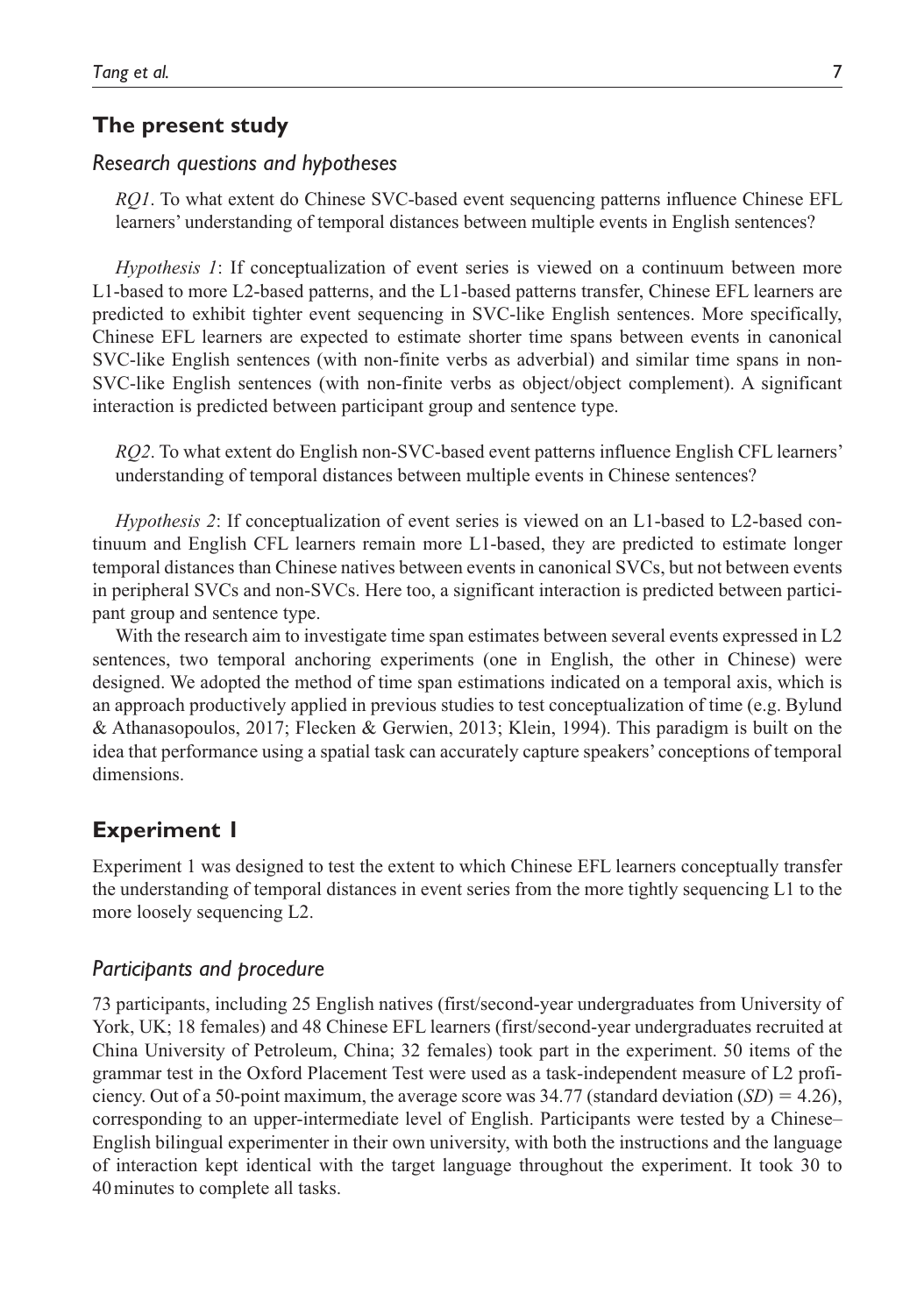| Types      | Sentences                                             | <b>Examples</b>                                         | n | Predicted temporal distance<br>between estimated time for<br>event I and estimated time for<br>event 2 in English first language<br>and second language |
|------------|-------------------------------------------------------|---------------------------------------------------------|---|---------------------------------------------------------------------------------------------------------------------------------------------------------|
| Type one   | Non-finite verbs as<br>adverbial<br>(critical)        | She $(1)$ went home $(2)$ to<br>have dinner.            | 4 | <b>Different</b>                                                                                                                                        |
| Type two   | Non-finite verbs as<br>object complement<br>(control) | She $(1)$ encouraged me $(2)$ to<br>attend the meeting. | 4 | Similar                                                                                                                                                 |
| Type three | Non-finite verbs as<br>object<br>(control)            | He $(1)$ agreed $(2)$ to buy a<br>new bike for her.     | 4 | Similar                                                                                                                                                 |

**Table 2.** Examples of test sentences in Experiment 1.

Prior to the experiment, all participants read and signed the consent form guaranteeing anonymity. Then, each participant completed a pen-and-paper temporal anchoring task in which they estimated time distances between event pairs. Following this, all participants filled in an information form about their general language background and L2 learning history. Participation was remunerated.

The questionnaire data showed that Chinese L2 learners of English and native English speakers were of a similar age (learners mean  $(M) = 19.2$ , range  $18-21$ ; natives  $M = 18.5$ , range  $18-20$ ). The learners had learned English for over 10years on average and all were classroom learners.

### *Materials*

In the temporal anchoring task, there were 12 English test sentences, which included nonfinite verbs as object, object complement and adverbial (see Table 2). The task for the participants was to read the sentence carefully and mark the time of event 1 and event 2 on a time axis placed underneath each sentence. Each critical sentence included a nonfinite verb as purposive adverbial, commonly considered as the nearest equivalent in translations of Chinese canonical SVCs (e.g. Ding, 1979; Li & Cheng, 2008; Li & Thompson, 1981; Tao, 2009). Participants were asked to circle two numbers on the axis based on their understanding of when the two events represented by the two verbs in each sentence happen. They were told that 0 represents distant past and 9 the distant future (see example 5). Each test started with an example sentence with a syntactic structure different from the experimental items (see example 5). The full set of test sentences is available on the project website [https://osf.io/2brs9/.](https://osf.io/2brs9/)



### *Results*

For the temporal anchoring task, means and standard deviations of the estimated time for event 1 (E1) and estimated time for event 2 (E2) and the temporal distance between them are presented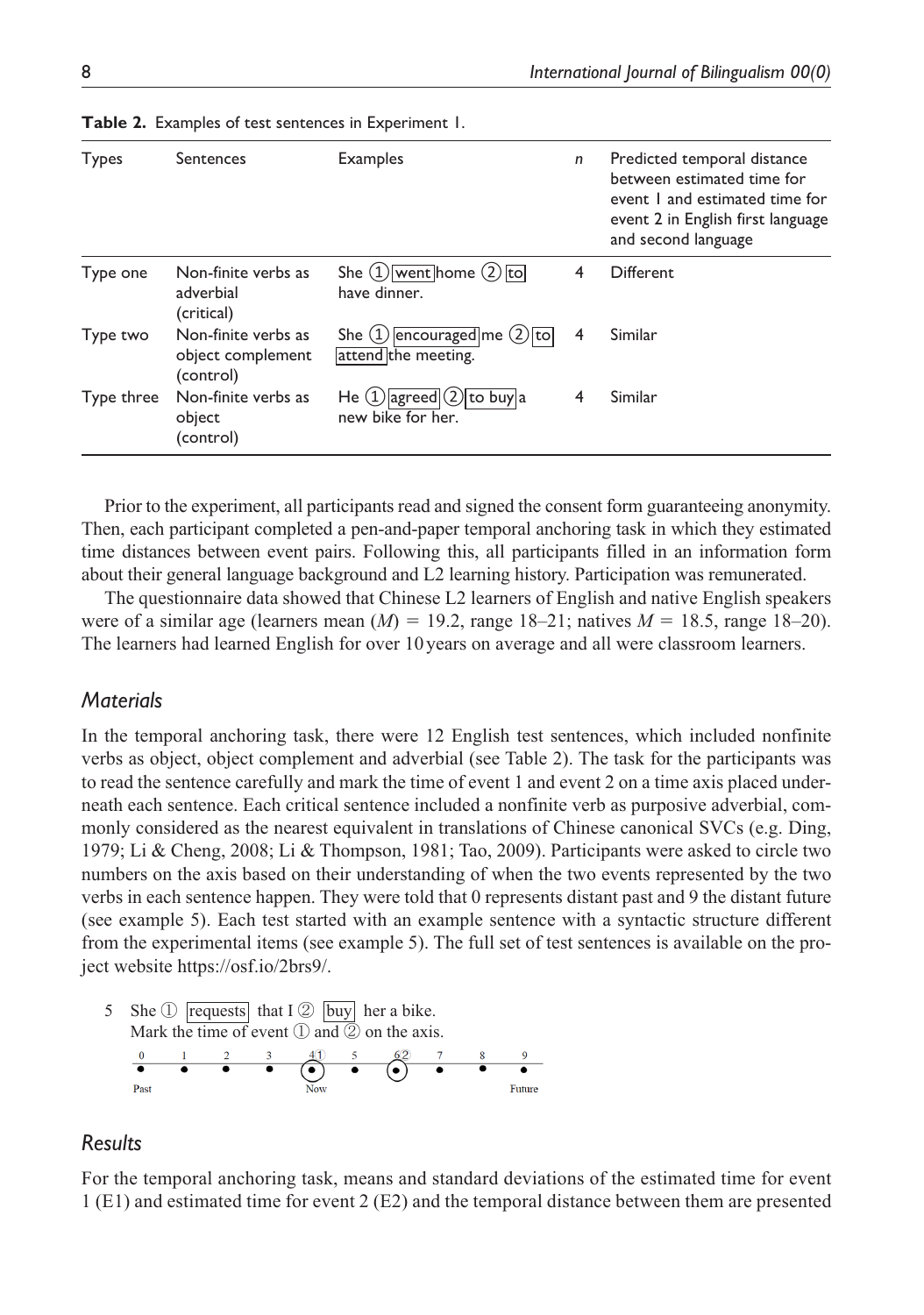| Types      | <b>Sentences</b>                                      | Events               | English natives<br>Mean (M) (standard<br>deviation (SD)) | Chinese EFL leaners<br>M(SD) |
|------------|-------------------------------------------------------|----------------------|----------------------------------------------------------|------------------------------|
| Type one   | Non-finite verbs as<br>adverbial                      | ΕI<br>E <sub>2</sub> | 2.20(1.10)<br>4.13(1.27)                                 | 1.66(1.02)<br>3.09(1.29)     |
|            | (critical)                                            | Time distance        | 1.93(1.62)                                               | $1.42$ ( $1.11$ )            |
| Type two   | Non-finite verbs as<br>object complement<br>(control) | ΕI                   | 2.22(.99)                                                | 1.84(1.11)                   |
|            |                                                       | E <sub>2</sub>       | 5.03(1.61)                                               | 4.64(1.79)                   |
|            |                                                       | Time distance        | 2.81(1.98)                                               | 2.79(1.79)                   |
| Type three | Non-finite verbs as                                   | EΙ                   | 2.62(1.52)                                               | 1.92(1.26)                   |
|            | object<br>(control)                                   | E <sub>2</sub>       | 5.13(1.91)                                               | 4.70(1.91)                   |
|            |                                                       | Time distance        | 2.51(1.99)                                               | 2.78(1.84)                   |

**Table 3.** Mean estimated time differences between event 1 (E1) and event 2 (E2) by English natives and Chinese English as a foreign language (EFL)' learners (time distance  $=$  E2 time minus E1 time).

in Table 3. Data from one participant in the learner group (ENL2\_13) were more than four *SDs* away from the mean in all conditions. These extremely outlying data points were excluded from analyses.

Across all sentence types, both EFL learners and English natives regarded E2 as occurring sometime after E1. As predicted, a between-group difference emerged for sentences with a nonfinite verb as adverbial. The time distance between E1 and E2 marked by Chinese EFL learners (*M*  $= 1.42$ ,  $SD = 1.11$  was shorter than that marked by English natives ( $M = 1.93$ ,  $SD = 1.62$ ). This difference was not observed in the control sentences, showing variation in time estimates depending on sentence type as predicted. This variation together with the distribution of times marked for E1 and E2 are shown in Figure 1.

To see if native English speakers and Chinese EFL learners statistically differed in their judgements about event time distances, we used mixed effects modelling. The lme4 package (Bates et al., 2015) was used in R (version 1.1.453, R Core Team, 2014). We specified two conditions. The experimental condition was the construction predicted to elicit tighter event linkage in Chinese L1 speakers than in L2 learners (nonfinite verbs as adverbials), and the control condition were the similar constructions predicted to show no between-group contrast in event linkage (non-finite verbs as object and as object complement). We defined group (EFL learners/natives) and condition (similar/different) as fixed factors, subject and item as random factors, and temporal distance (calculated as E2 time minus E1 time) as the outcome variable. The fixed factors were default dummycoded. Using the formula lmer(distance~group\*condition+(1|subject)+ (1|item), we found a significant difference between conditions (*Intercept estimate* = 2.66, β = −0.73, standard error  $(SE) = 0.33$ ,  $t = -2.20$ ,  $p = 0.046$ ), showing that event serialization in critical sentences was significantly tighter than in the control sentences. Crucially, the model also returned a significant interaction between group and condition (β = -0.63, *SE* = 0.20,  $t = -3.24$ ,  $p = 0.001$ ). This indicates that event tightness varied between conditions in learners' time estimates significantly more than it did in English natives' time estimates. The full set of statistical results is available on the project website [https://osf.io/w5cj2/.](https://osf.io/w5cj2/)

### *Discussion*

Results from Experiment 1 show that in comparison with English natives, Chinese EFL learners estimated the temporal distance between E1 and E2 significantly tighter in SVC-like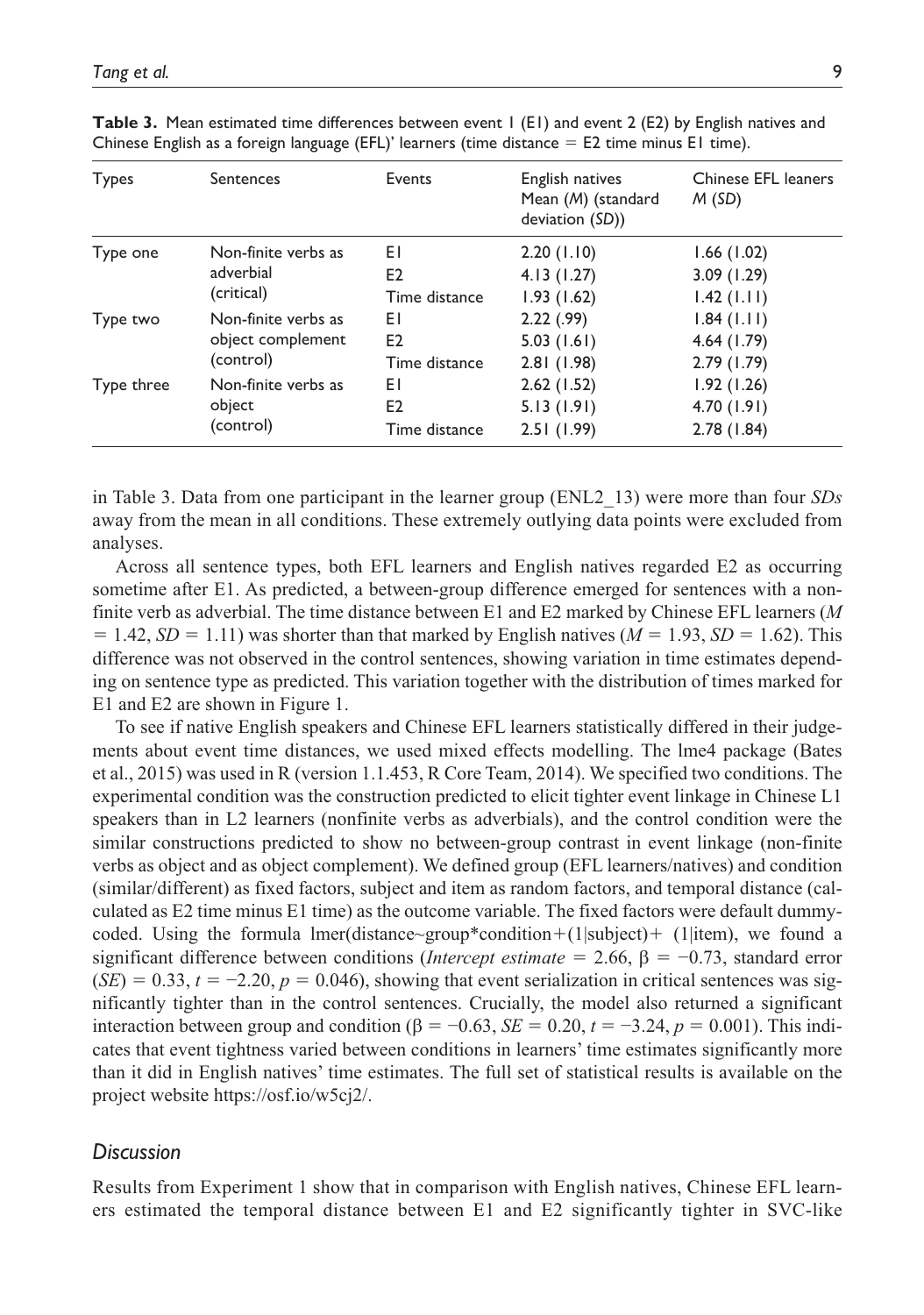

**Figure 1.** Mean temporal distances estimated between event 1 (E1) and (E2) by English natives and Chinese English as a foreign language (EFL)' learners in critical (non-finite verb as adverbial) and control (non-finite verb as object and as object complement) conditions. The whiskers show standard deviations from the mean per group and condition.

non-finite verb as purposive adverbial sentences compared to non-finite verb as object/object complement sentences. Such marking of relatively small temporal distances is compatible with the view that events in canonical SVCs are temporally close to each other (Aikhenvald, 2006; Lin et al., 2012; Tao, 2009; Yin, 2007). Regarding the role of L1 in L2, the results confirm Hypothesis 1 by showing that under the influence of the canonical SVCs in Chinese, Chinese EFL learners transferred the concept of tightly-linked events into their understanding of temporal distances between events expressed in corresponding English sentences. The results in Experiment 1 provide evidence of conceptual transfer in event serialization patterns from Chinese to English.

# **Experiment 2**

Experiment 2 was designed to test whether English CFL learners also conceptualize temporal distances in event series in an L1-based way or if they shift from their more loosely sequencing L1 to the more tightly sequencing L2 (Chinese). We used different sentence types including canonical SVCs (critical), pivotal sentences (control), and VP as object sentences (control).

# *Participants and procedure*

52 participants, including 28 native speakers of Chinese (adult secondary school students in Shengli, China; 14 females) and 24 English CFL learners (3rd- and 4th-year undergraduate and graduate students majoring in Chinese at the universities of Oxford, Leeds, Manchester, Sheffield, and SOAS Univerity of London, UK; 10 females) participated in Experiment 2. At the time of testing, all CFL learners were at upper-intermediate/advanced level of Chinese (>1500 words) and had learned grammar, including SVCs, in a formal setting. A read-aloud test was used to check the learners' familiarity with the words in the study. We followed Jiang (2003) and assumed that English CFL learners know the meaning of a Chinese character if they know its pronunciation (based on strong positive significant correlations reported for both phonograms,  $r = 0.974$ , and non-phonogram,  $r = 0.933$ , in Jiang, 2003). In our read-aloud task, all English CFL learners included in this study read the Chinese text in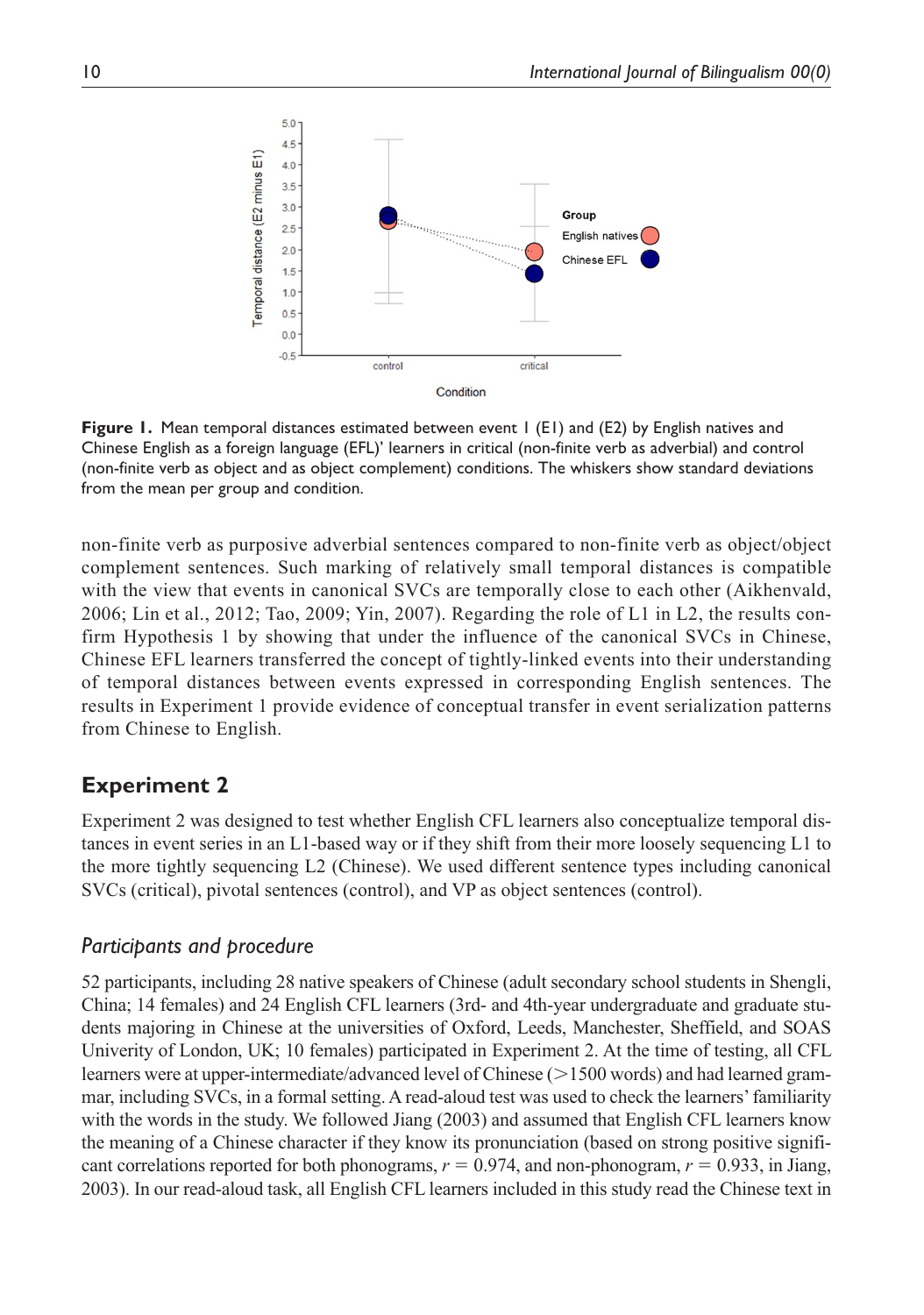the test sentences correctly, indicating that they were highly likely to understand the words' meanings. To control the native Chinese speakers' language background and to make sure that Chinese was their dominant language, we enrolled adult students from secondary schools as the control group, with no study-abroad experience and no English usage on their typical day. For Chinese as L2 learners, the procedure in Experiment 2 was the same as that in Experiment 1. It took participants between 40 to 60minutes to complete all tasks. Participants were remunerated for their time.

The English CFL learners were recruited at UK universities, had 4.24 years of Chinese learning experience on average (range 2–12) and started to learn Chinese at an average age of 17.64 years (range 12–20). All learners reported to have learnt Chinese through classroom instruction. A proficiency test with 15 items from the Hanyu Pinyin Kaoshi Chinese as L2 Proficiency Test Band 4 (intermediate) and 15 items from Band 5 (upper-intermediate) were used. Each item was worth 2 points (total  $=$  30). The average score was 20.5 (*SD*  $=$  4.90), corresponding to an upper-intermediate level of Chinese. The learners also reported learning experience of foreign languages other than Chinese. Crucially, all reported foreign languages (French, Spanish and German) are typologically close to English in terms of serialization.

### *Materials*

There were 12 Chinese sentences in the temporal anchoring task. Their distribution across sentence types is shown in Table 4.

All verbs in Experiment 2 were translations of those used in Experiment 1. The translations were checked independently by two Chinese–English bilinguals. The participants' task was identical to that in Experiment 1, that is, to circle two numbers on the time axis based on their understanding of when the two events represented by the two verbs in each sentence happen. A non-target-like example 6 was provided to illustrate event time circling on a time axis before the test. The full set of test sentences is available on the project website [https://osf.io/dyc3w/.](https://osf.io/dyc3w/)

(6) Tā ① shuō yào ② mǎi yī-liàng chē。 She  $\circled{1}$  say will  $\circled{2}$  buy one-CLF car 'She said she would buy a car.' Mark the time of event  $(1)$  and  $(2)$  on the axis.  $\begin{array}{ccccccccc}\n & 2 & 3 & 4 \textcircled{1} & 5 & 6 \textcircled{2} & 7 \\
\hline\n\bullet & \bullet & \bullet & \bullet & \bullet & \bullet\n\end{array}$  $\overline{\bullet}$ 过去 未来

### *Results*

First, before comparing native speakers to L2 users, we tested the assumption that Chinese natives and English natives differ in the ways in which they interpret temporal distances depending on crosslinguistic differences in event serialization. We built a series of mixed effects models following the structure in Experiment 1, and found that canonical SVCs in Chinese elicited significantly tighter event packaging ( $M = 0.88$ ,  $SD = 0.9$ ) than similar constructions, that is, non-finite verbs as adverbial, did in English ( $M = 1.93$ ,  $SD = 1.62$ ), (*Intercept estimate* = 0.88,  $\beta = 1.04$ ,  $SE =$ 0.21,  $t = 4.96$ ,  $p = 0.003$ ). We also found that Chinese native's event time distances in critical canonical SVCs were more tightly linked than in control pivotal sentences  $(M = 2.19, SD = 1.65)$ , (*Intercept estimate* = 0.88,  $\beta$  = 1.3,  $SE$  = 0.2,  $t$  = 6.52,  $p$  < 0.001) and also than in control VP as object sentences (*M* = 1.64, *SD* = 1.95), (*Intercept estimate* = 0.88, β = 0.75, *SE* = 0.2, *t* = 3.75,  $p < 0.001$ ).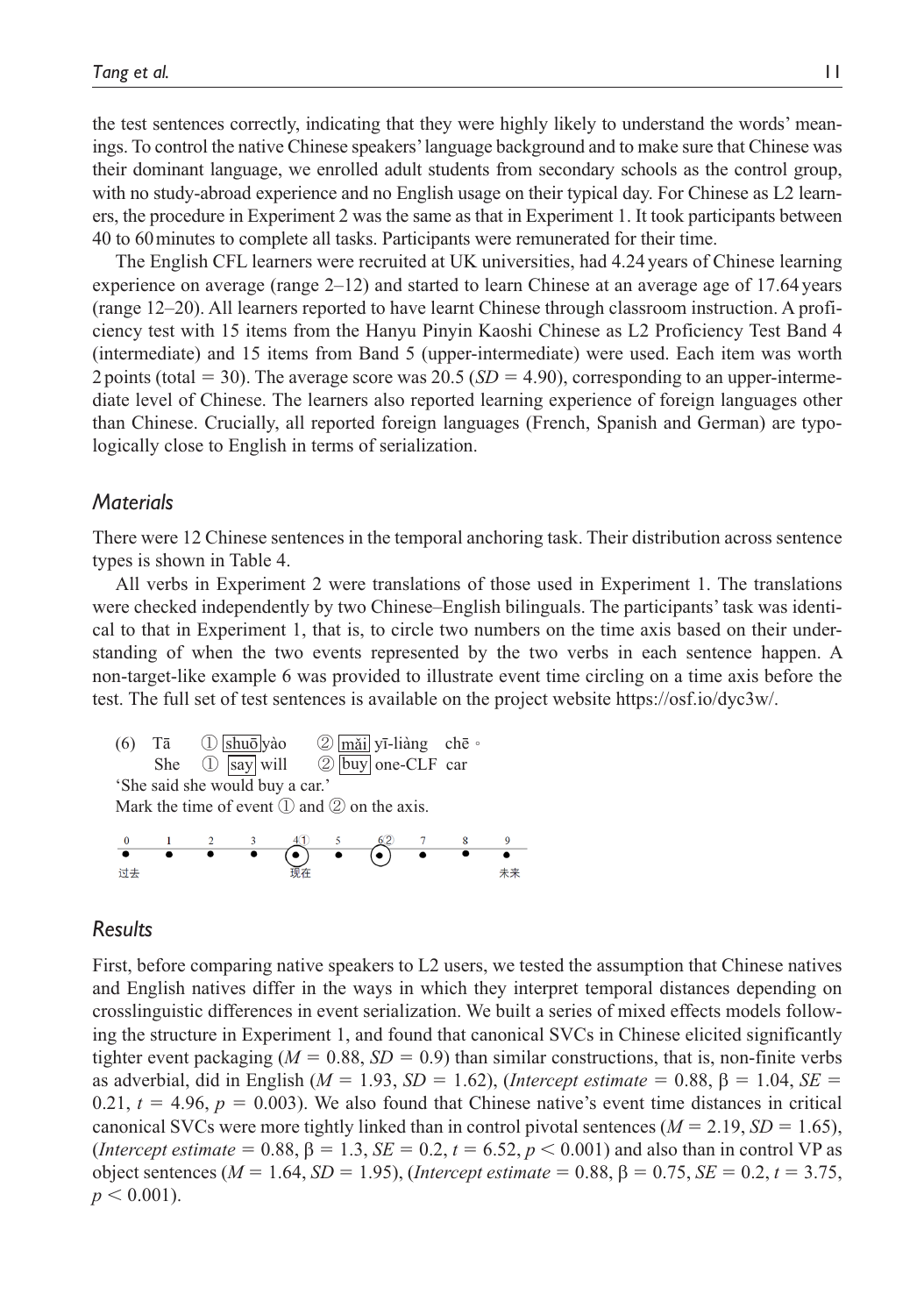| Types      | Sentence types                                       | Chinese sentences (English<br>translation)                                                                                                          | $\mathsf{n}$   | Predicted temporal distance<br>between event I and event 2<br>in Chinese first language and<br>second language |
|------------|------------------------------------------------------|-----------------------------------------------------------------------------------------------------------------------------------------------------|----------------|----------------------------------------------------------------------------------------------------------------|
| Type one   | Canonical serial verb<br>constructions<br>(critical) | $\textsf{T}\bar{\textsf{a}}\ (\textsf{1})$ huí ji $\bar{\textsf{a}}\ (\textsf{2})$ chī wǎnfàn.<br>She $\bigcirc$ go home $\bigcirc$ have<br>dinner. | 4              | <b>Different</b>                                                                                               |
| Type two   | Pivotal sentences<br>(control)                       | $\text{Ta}(1)$ gŭliwŏ $(2)$ cānjiā huiyi.<br>She $(1)$ encourage   $(2)$ attend<br>meeting.                                                         | $\overline{4}$ | Similar                                                                                                        |
| Type three | Verb phrase as<br>object<br>(control)                | $\overline{\text{Ta}}$ $\textcircled{1}$ dǎsuàn $\textcircled{2}$ qù bālí.<br>She $\bigcirc$ intend $\bigcirc$ go Paris.                            | $\overline{4}$ | Similar                                                                                                        |

**Table 4.** Examples of test sentences in Experiment 2.

**Table 5.** Mean time estimates for event 1 (E1) and event 2 (E2) by Chinese natives and English Chinese as a foreign language (CFL)' learners (time distance  $=$  time of E2 minus time of E1).

| Types      | Sentences                                         | Events               | English CFL learners<br>Mean time (standard<br>deviation (SD)) | Chinese natives<br>Mean time (SD) |
|------------|---------------------------------------------------|----------------------|----------------------------------------------------------------|-----------------------------------|
| Type one   | Canonical serial verb<br>constructions (critical) | EΙ<br>E <sub>2</sub> | 3.11(1.38)<br>4.89(1.63)                                       | 3.10(1.12)<br>3.98(1.27)          |
|            |                                                   | Time distance        | 1.77(1.61)                                                     | 0.88(0.90)                        |
| Type two   | Pivotal sentences<br>(control)                    | EΙ<br>E <sub>2</sub> | 3.02(1.12)<br>5.60(1.43)                                       | 3.21(1.09)<br>5.40 (1.67)         |
|            |                                                   | Time distance        | 2.58(1.47)                                                     | 2.19(1.65)                        |
| Type three | Verb phrase as object                             | ΕI                   | 3.94(1.64)                                                     | 3.82(1.40)                        |
|            | (control)                                         | E <sub>2</sub>       | 5.91(1.34)                                                     | 5.46 (1.86)                       |
|            |                                                   | Time distance        | 1.97(2.08)                                                     | 1.64(1.95)                        |

Second, we examined the means and *SD*s of English CFL learners' and Chinese natives' temporal anchoring scores (Table 5).

All participants marked E2 occurring after E1, and E1 at some time in the past (i.e. before 'present' on the time axis). As shown in Figure 2, Chinese natives marked a substantially tighter temporal distance in canonical SVCs ( $M = 0.88$ ,  $SD = 0.90$ ) in comparison with the control sentences (for pivotal sentences  $M = 2.19$ ,  $SD = 1.65$ ; for VP as object sentences  $M = 1.64$ ,  $SD = 1.95$ ). Unlike Chinese natives, English CFL learners estimated a comparatively longer time distance in canonical SVCs  $(M = 1.77, SD = 1.61)$ . Learners' time distance estimates in the control pivotal sentences ( $M = 2.58$ ,  $SD = 1.47$ ) and the control VP as object sentences ( $M = 1.97$ ,  $SD = 2.08$ ) were similar to those of Chinese natives.

To further explore if the between-group differences were statistically significant, we applied linear mixed effects modelling using R. As in Experiment 1, we specified and dummy-coded two conditions. The experimental condition was the construction predicted to elicit tighter event linkage in Chinese L1 speakers than in L2 learners (canonical SVCs), and the control condition were the similar constructions predicted to show no between-group contrast in event linkage (VP as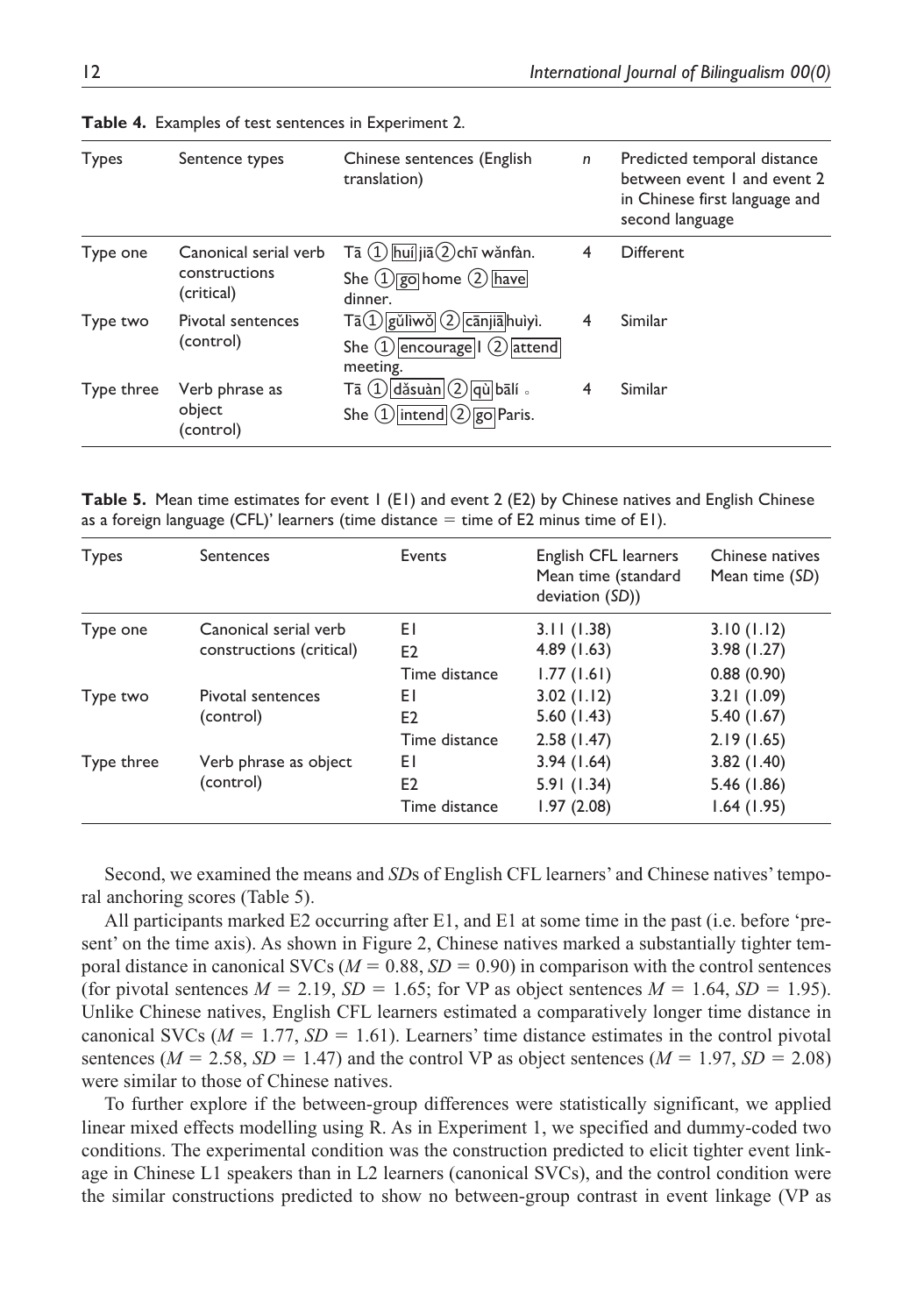

**Figure 2.** Mean temporal distances estimated between event 1 (E1) and event 2 (E2) by Chinese natives and English Cinese as a foreign language (CFL)' learners in critical (canonical serial verb constructions) and control (verb phrase as object and pivotal sentence) conditions. The whiskers show standard deviations from the mean per group and condition.

object, pivotal sentences). We defined group (English CFL learners/Chinese natives) and condition (similar/different) as fixed factors, subject and item as random factors, and temporal distance (calculated as E2 time minus E1 time) as the outcome variable. Using the formula lmer(distance~grou  $p^*$ condition+(1|subject)+(1|item), we found a significant difference between the condition (*Intercept estimate* = 1.91,  $\beta$  = −1.03, *SE* = 0.17,  $t$  = −5.92,  $p$  < 0.01), showing that event serialization in critical sentences was significantly tighter than in the control sentences. Crucially, the model also returned a significant interaction between group and condition (β = 0.52, *SE* = 0.25, *t*  $= 2.04, p = 0.042$ ). This indicates that event tightness varied between conditions in Chinese native speakers' time estimates significantly more than it did in English CFL learners' time estimates.

# *Discussion*

The results in Experiment 2 show that English CFL learners' temporal anchoring was significantly different from that of native Chinese speakers' in canonical SVCs. This difference in temporal distance was not observed in control sentences with verbs functioning as object or pivotal sentences, which shows that sentence type is an influential factor for conceptualizing distances between serial events. In other words, in Chinese sentences with finite and non-finite distinctions resembling those in English, English CFL learners performed similarly to the Chinese natives, while in canonical SVCs where there is no counterpart in the L1, they conceptualized serial events as loosely linked. We therefore argue that this result is consistent with Hypothesis 2 in that following the L1 pattern, English CFL learners conceptualize event distances in canonical SVCs under the influence of their L1.

# **General discussion**

This study set out to investigate the extent to which typological differences between serializing and non-serializing languages influence conceptualization of event series in an L2. Two main findings emerged from L2 learners' event time estimates. First, in comparison with English natives, Chinese EFL learners marked serial events as more tightly linked in sentences which are expressed as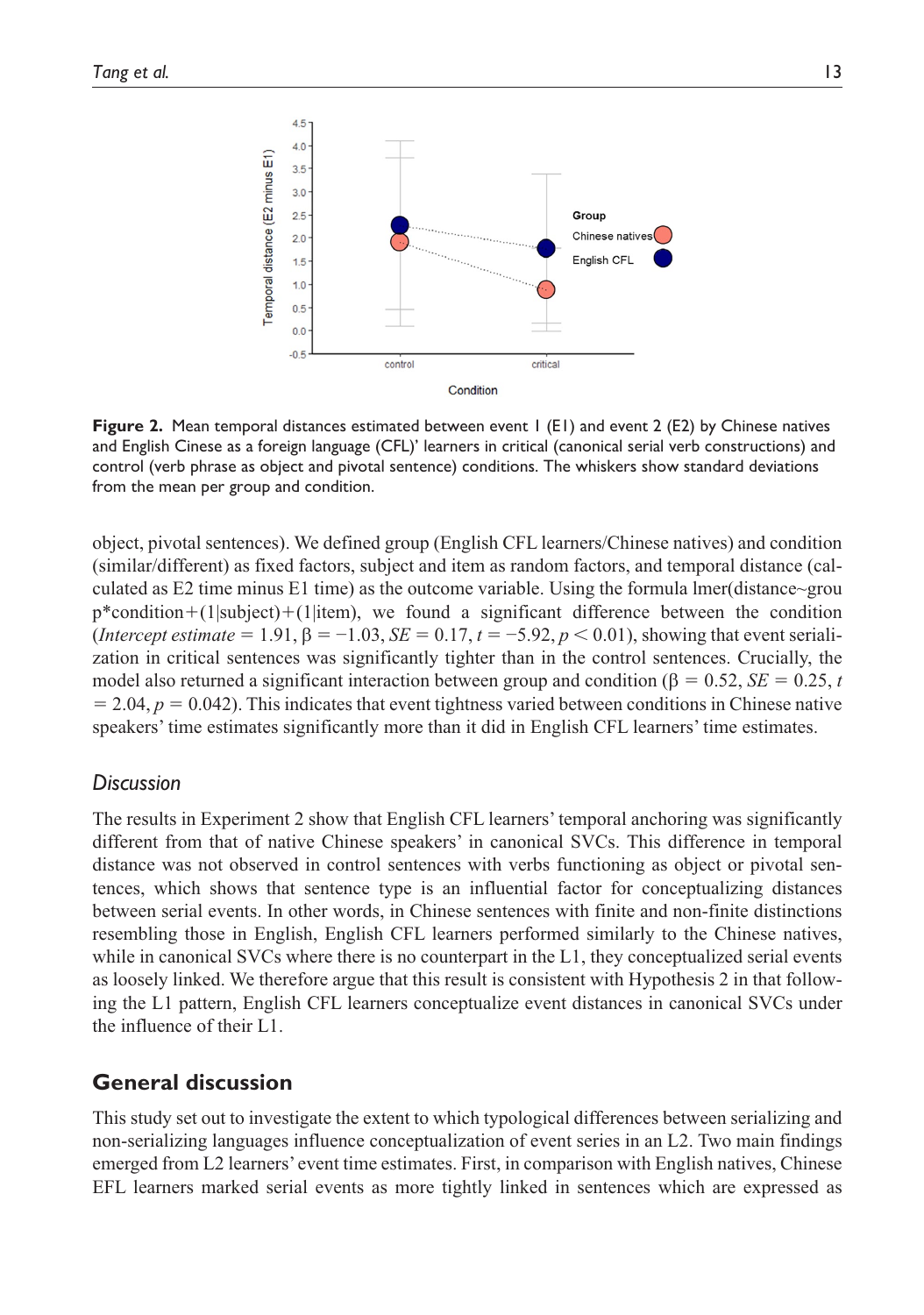canonical SVCs in their L1. In the opposite direction, compared with Chinese natives, English CFL learners marked serial events as more loosely linked in SVCs. These findings are interpreted as variation in conceptualizing event series influenced by crosslinguistic differences in event serialization patterns. The following subsections discuss in further detail the typological differences in event serialization and their relation to what may underlie event conceptualization in bilinguals.

# *Language-specific event serialization in Chinese and English*

The first contribution of the present study is empirical evidence showing language-specificity in event serialization between Chinese and English natives. Chinese native speakers estimated an average event distance of 0.88 in canonical SVC sentences, which is more than twice shorter than the average temporal distance of 1.93 estimated in the SVC-reminiscent non-finite verb as adverbial sentences by English native speakers. This aligns with previous research showing that native speakers of a serializing language (e.g. Avatime) conceptualize multiple events in a series (e.g. 'take' and 'put' events) more holistically, that is, as single event units, while speakers of a non-serializing language (e.g. English) conceptualize such events more as separated (Defina & Majid, 2012). Variation in event conceptualization patterns during sentence interpretation is attributed here to the typological differences in event serialization between English and Chinese. More specifically, English and Chinese native speakers' event conceptualization differs in how tightly individual events are sequenced when these are expressed in a series, with Chinese natives conceptualizing SVC-like events as more tightly linked than English natives. It is important to emphasize that these findings and related claims pertain to the conceptualization of events in a verbal context, during sentence interpretation. Whether similar crosslinguistic differences in conceptualization also hold without an overt use of language (e.g. in a silent video segmentation task) for event series that are routinely expressed as SVCs in Chinese, remains open for future explorations.

# *The role of L1 in conceptualizing event series in L2*

Building on the conceptualization linked to crosslinguistic differences, we explored bilinguals' conceptualization. The tested question was whether conceptualization of a series of related events changes under the influence of the properties of the bilingual's L2. This question is important because crosslinguistic influence at the conceptual level of a non-/serializing L1 on the L2 has not been documented in previous work. One possible outcome would have been to observe influence of L1 on L2 conceptualization (e.g. Jarvis, 2007; Odlin, 2005; Schachter, 1983). However, conceptual non-equivalence may not necessarily lead to an L1-based conceptualization, and L2 learners may shift to L2-based patterns (e.g. Athanasopoulos, 2011). Studies in a range of areas show how advanced L2 learners differ from L1 speakers, in domains including event sequencing and temporal reference (e.g. Vanek, 2013, 2017; von Stutterheim, 2003). However, this is the first study to investigate if L2 learners shift from tightly-packaged to loosely-packaged event series and vice versa.

The findings in the current two experiments show differences in how native speakers versus L2 learners conceptualize the temporal distance between events in sentences where Chinese and English have non-equivalent concepts. We argue that these differences are attributable to a routine differentiation between more tightly-linked serial events expressed by SVCs and more loosely-linked events expressed by other verb constructions in Chinese (also see Bohnemeyer & Pederson, 2011; Defina & Majid, 2012). No comparable differentiation is present in English. The influence of this crosslinguistic difference on the conceptualization of temporal distances between multiple events supports the hypothesis which predicts that L1-based conceptualization can be expected when there are crosslinguistic differences between the L1 and the L2. Some shift towards L2-based conceptualization cannot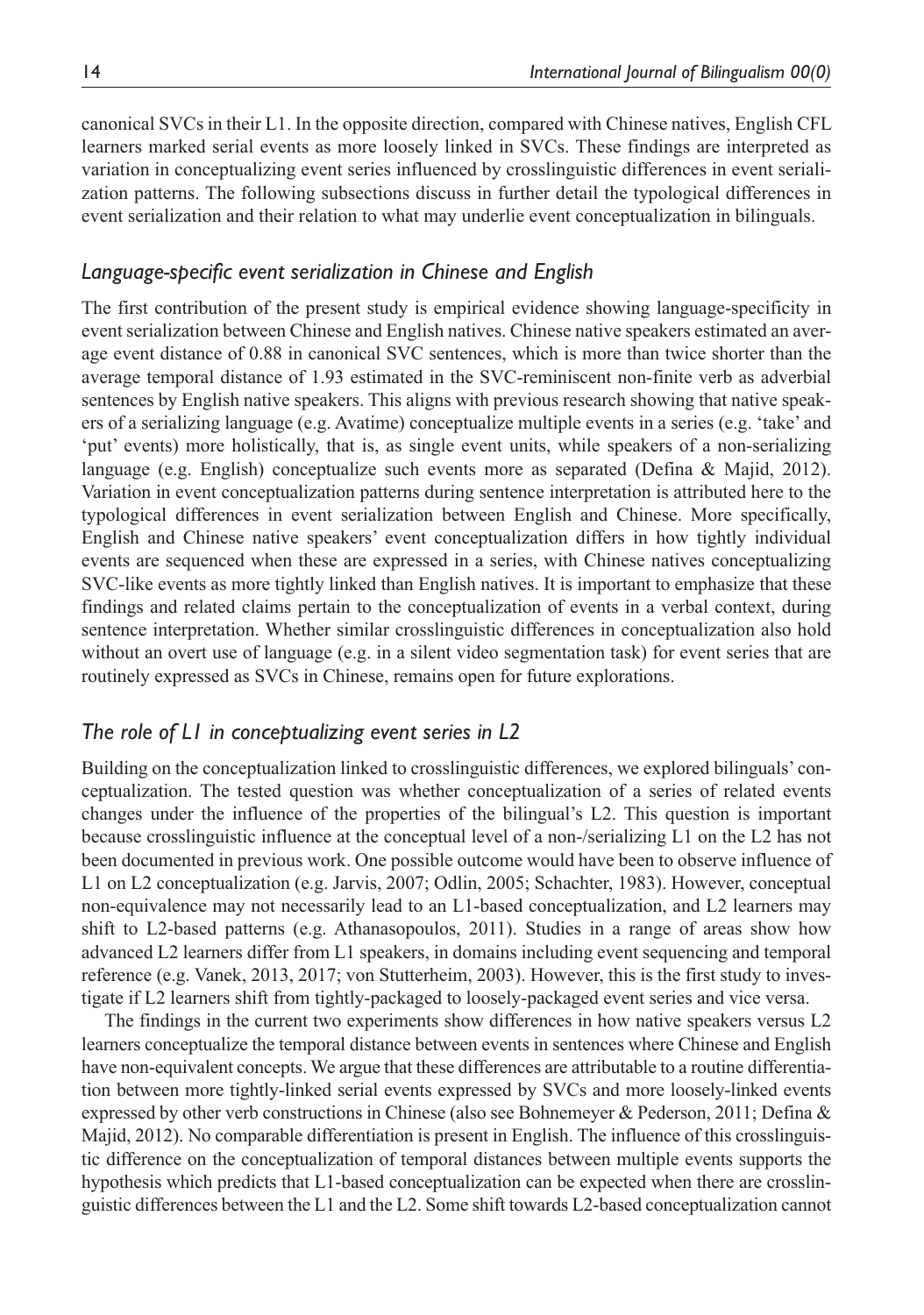be ruled out. However, the results reported here point more strongly towards influence from the L1 (in line with von Stutterheim, 2003) rather than a shift towards the L2.

### *Crosslinguistic influence on conceptualizing event series*

An equally intriguing question to the degree of Chinese EFL learners' L1-based event conceptualization is whether English CFL learners also maintain their L1-based pattern or if they shift to the L2-based pattern of tighter event packaging in SVCs. The current study shows that English CFL learners marked significantly greater distances between events in canonical SVCs, unlike Chinese natives, but performed in a native-like way in control sentences where L1 and L2 formally overlap. We argue that the lack of sensitivity to different sentence types in the learner data can be assigned to the absence of a grammaticalized expression of event series in English L1. No routine distinctions between more tightly and more loosely linked events in the L1 grammar seem to guide learners' event time estimates, which at this level of proficiency appear to be resistant to change in the learners' L2. Resistance to change has direct implications for language production. It can serve as a potential explanation for the avoidance of using SVCs, repeatedly observed in non-serializing L1 learners of a serializing L2 (e.g. Dong, 2014; Moro, 2014, 2016; Sun, 2008; Zhou, 2009).

The L1-based conceptualization was found to be remarkably similar irrespective of the L1–L2 direction. From a non-serializing L1 to a serializing L2, learners showed a lack of sensitivity to event tightness distinctions, while from a serializing L1 to a non-serializing L2, learners transferred the concept of tightly packaged event series. The latter could potentially account for morpho-syntactic transfer reported in the language production of serializing L1 learners of a non-serializing L2 (e.g. Helms-Park, 2004; Tang, 2018; Yang & Huang, 2009).

Overall, the findings from Chinese EFL and English CFL datasets together highlight the crosslinguistic L1-to-L2 influence on the conceptualization of event series. These findings jointly support the view that L1 underlies L2 learners' concepts when they segment and interpret the flow of event series. Crosslinguistic influence on event conceptualization patterns has been reported in earlier studies (e.g. influence of an ongoingness-focusing system on an endpoint-focusing system and vice versa (von Sutterheim, 2003)). This work brings novel support for the idea that when a language expresses a temporal concept grammatically, it sensitizes its speakers to the relevant conceptual distinctions (e.g. Bylund & Athanasopoulos, 2017). In the case of event serialization, Chinese sensitizes its speakers to make distinctions between more tightly linked events in SVCs and less tightly linked events in non-SVCs. In the other direction, English does not equip its speakers with grammatical means to vary event tightness. Both L1-based patterns were found to influence the L2, that is, not only serializing source language patterns into a non-serializing target language but also vice versa.

### *Limitations*

We note that there are a number of limitations in the current study. For instance, we contrasted different numbers of participants in each group (28 Chinese natives, 24 English CFL learners, 25 English natives and 47 Chinese EFL learners) and although we believe this will not have affected our results, we recognize that a harmonized sample size across groups will benefit future analyses. Another limitation relates to the temporal axis in our design, specifically that 4 was arbitrarily marked as the 'now' in order to give participants a temporal anchor for dividing 'near past' from 'near future'. We acknowledge that not having the 'now' as the exact middle of the time axis (4.5) may have triggered a slight bias towards the future. Potential risks to validity in this respect were minimized by presenting the same time axis to all participants. Future designs may also benefit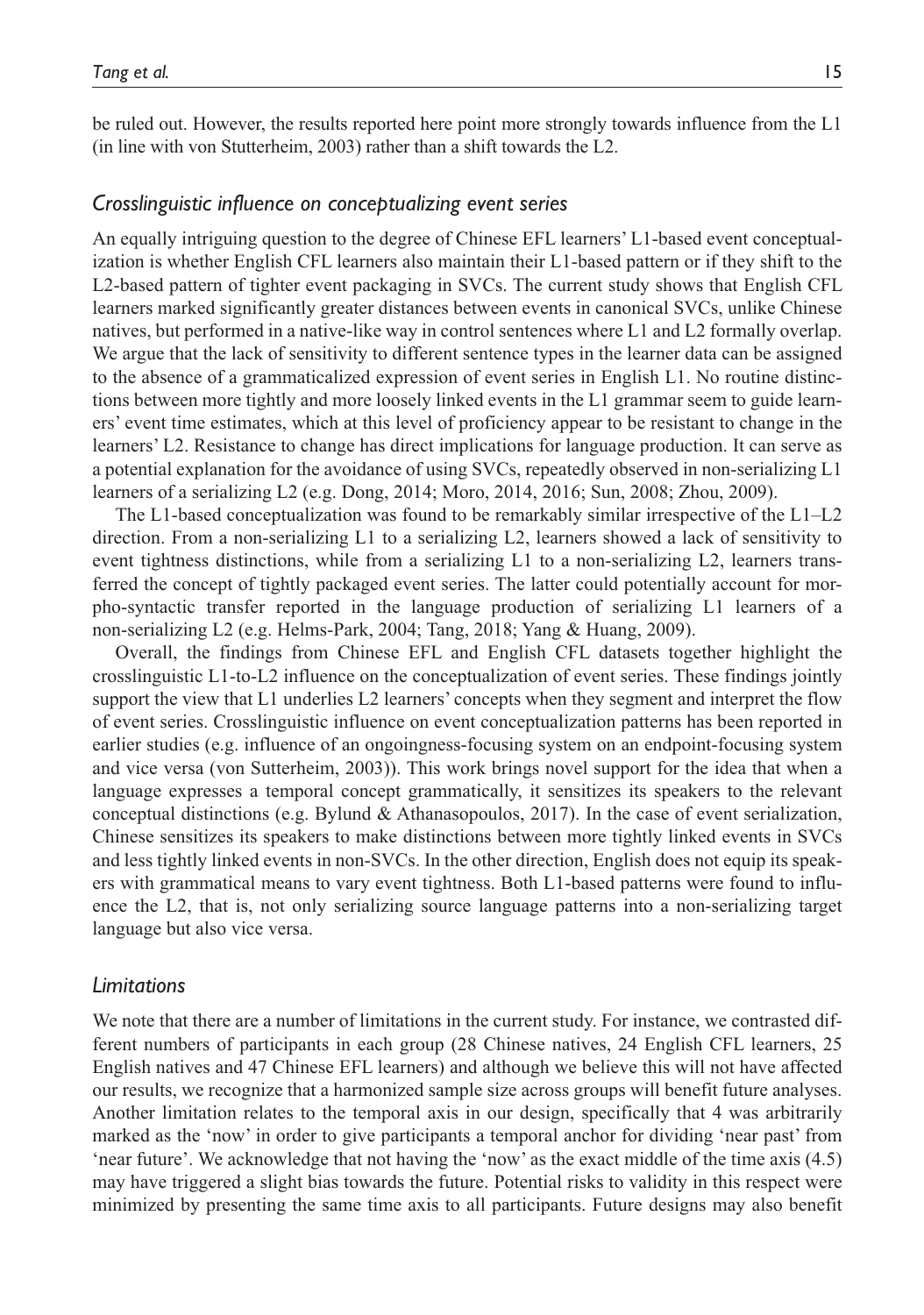from the inclusion of main verbs in the present as well as in the past in order to eliminate potential verb-induced temporal biases.

# **Conclusion**

The current study investigated whether crosslinguistic differences between serializing and nonserializing languages influence how event series are conceptualized in the L2. Two temporal distance estimation experiments were used. The results from the first experiment showed that Chinese EFL learners estimated significantly shorter event distances in SVC-like English sentences than English natives. The second experiment revealed that English CFL learners estimated significantly longer event distances in SVCs than Chinese natives. The combination of these findings informs L2 acquisition research by providing empirical support for the idea that L1-based event serialization patterns influence how L2 learners conceptualize event distances, and this holds not only from a serializing to a non-serializing language but also in the opposite direction.

### **Funding**

The author(s) disclosed receipt of the following financial support for the research, authorship, and/or publication of this article: This study received support from the China Ministry of Education, its Humanities and Social Sciences Youth Fund, for the project "Acquisition and processing of multi-verb constructions: A bidirectional study of English L2 and Chinese L2 learners" (project and grant number 15YJC740075), and from the Fundamental Research Funds for the Central Universities for the project "The influence of L1 finiteness on L2 acquisition" (project and grant number ZX20190052). Both grants were awarded to Mengmeng Tang.

# **ORCID iD**

Norbert Vanek **b** <https://orcid.org/0000-0002-7805-184X>

### **Note**

1. "We refer to clauses without an overt viewpoint morpheme as 'zero-marked'" (Smith & Erbaugh, 2005, p. 715).

### **References**

- Aalberse, S., Faber, M., Lippe, P., & Andringa, S. (2016). *Cross-generational use of determiners in Wenzhounese Chinese in China and the Netherlands*. MA thesis, University of Amsterdam.
- Aalberse, S., & Zou, Y. (2016). *Comparing two generations of Mandarin Chinese speakers in the Netherlands: The role of social factors and cross-linguistic influence in determiner use*. MA thesis, University of Amsterdam.
- Aikhenvald, A. (2006). Serial verb construction in a typological perspective. In A. Aikhenvald, & R. M. W. Dixon (Eds.), *Serial verb constructions: A cross-linguistic typology* (pp. 1–68). Oxford University Press.
- Athanasopoulos, P. (2011). Cognitive restructuring in bilingualism. In A. Pavlenko (Ed.), *Thinking and speaking in two languages* (pp. 29–65). Multilingual Matters.
- Athnasopoulos, P., Damjanovic, L., Krajciova, A., & Sasaki, M. (2010). Representation of colour concepts in bilingual cognition: The case of Japanese blues. *Bilingualism: Language and Cognition*, *14*(1), 9–17.
- Bates, D., Mächler, M., Bolker, B., & Walker, S. (2015). Fitting linear mixed-effects models using lme4. *Journal of Statistical Software*, *67*(1), 1–48.
- Bisang, W. (2009). Serial verb constructions. *Language and Linguistics Compass*, *3*(3), 792–814.
- Bohnemeyer, J., & Pederson, E. (2011). *Event representation in language and cognition*. Cambridge University Press.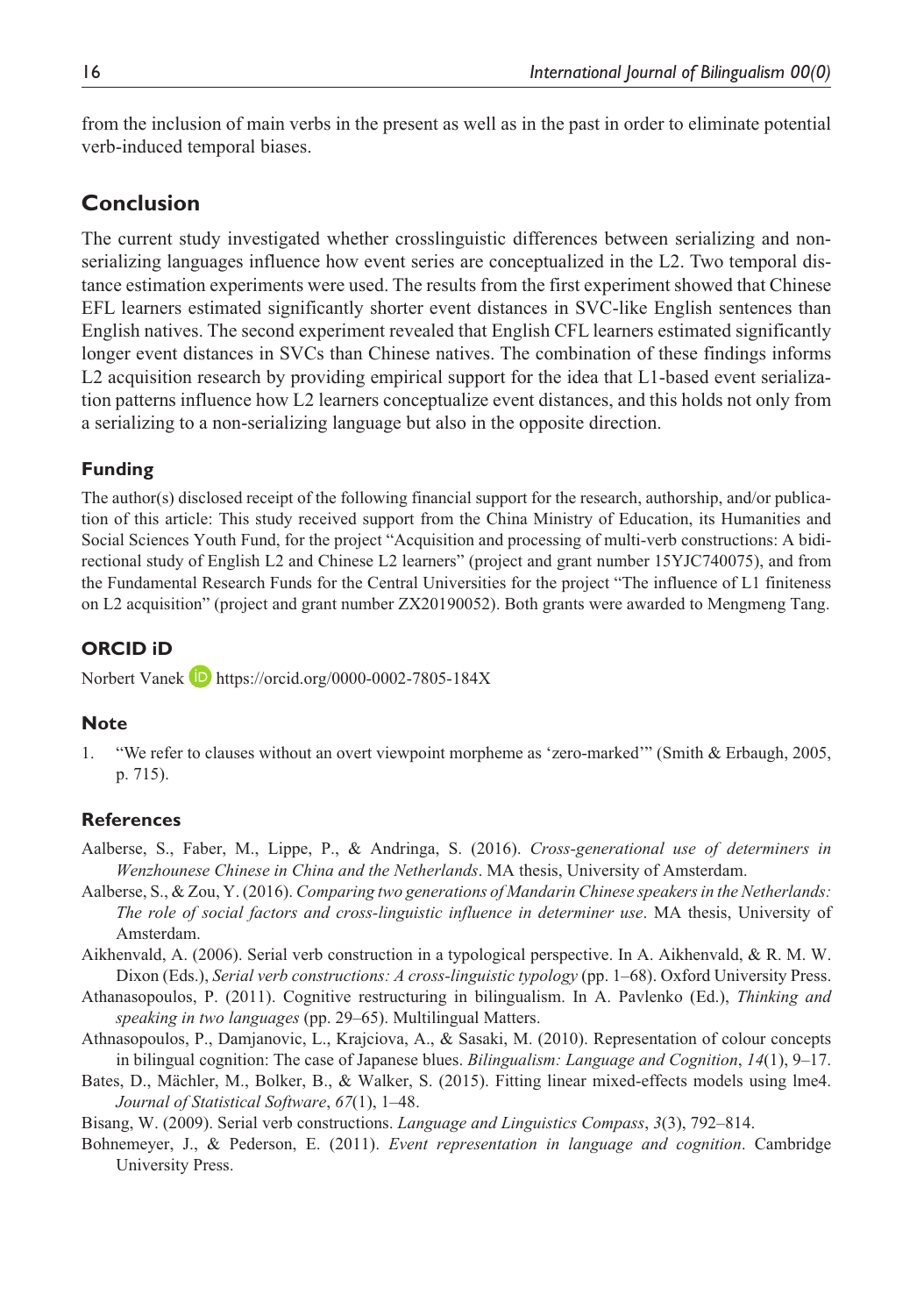- Bylund, E., & Athanasopoulos, P. (2017). The Whorfian time warp: Representing duration through the language hourglass. *Journal of Experimental Psychology: General*, *146*(7), 911–916.
- Bylund, E., & Jarvis, S. (2011). L2 effects on L1 event conceptualization. *Bilingualism: Language and Cognition*, *14*(1), 47–59.
- Chau, W. C. (2011). *The influence of Dutch on Cantonese in the Netherlands: Rural vs. urban areas*. MA thesis, Leiden University.
- Chen, H. (2012). *Acquisition of Mandarin aspectual marking in child heritage speakers in the Netherlands*. MA thesis, Radboud University, Nijmegen.
- Defina, R., & Majid, A. (2012). Conceptual event units of putting and taking in two unrelated languages. In N. Miyake, D. Peebles, & R. Cooper (Eds.), *Proceedings of the 34th annual meeting of the cognitive science society (CogSci 2012)* (pp. 1470–1475). Cognitive Science Society.
- Ding, S. (1979). *Xiandai HanyuYyufa Jianghua* [Lectures on Modern Chinese Grammar]. Shangwu Yinshu Guan. [In Chinese.]
- Dong, J. (2014). *SVC usage comparison between heritage and baseline speakers of Mandarin Chinese in the Netherlands*. MA thesis, Radboud University Nijmegen.
- Durie, M. (1997). Grammatical structures in verb serialization. In A. Alsina, J. Bresnan, & P. Sells (Eds.), *Complex predicates* (pp. 289–354). CSLI Publications.
- Egan, T. (2008). *Non-finite complementation: A usage-based study of infinitive and -ing clauses in English*. Rodopi.
- Finkbeiner, M., Forster, K., Nicol, J., & Nakamura, K. (2004). The role of polysemy in masked semantic and translation priming. *Journal of Memory and Language*, *51*(1), 1–22.
- Flecken, M., & Gerwien, J. (2013). Grammatical aspect influences event duration estimations: Evidence from Dutch. In M. Knauff, M. Pauen, N. Sebanz, & I. Wachsmuth (Eds.), *Proceedings of the 35th annual meeting of the Cognitive Science Society (CogSci 2013)* (pp. 2309–2314). Cognitive Science Society.
- Haspelmath, M. (2016). The serial verb construction: Comparative concept and cross-linguistic generalizations. *Language and Linguistics*, *17*(3), 291–319.
- Helms-Park, R. (2001). Evidence of lexical transfer in causative serial verbs. *Studies in Second Language Acquisition*, *23*(1), 71–102.
- Helms-Park, R. (2004). From a serializing L1 to a non-serializing L2: A preliminary discussion of transfer and tense-driven restructuring in language contact situations. *Toronto Working Papers in Linguistics*, *22*, 41–51.
- Jarvis, S. (2007). Theoretical and methodological issues in the investigation of conceptual transfer. *Vigo International Journal of Applied Linguistics*, *4*, 43–71.
- Jiang, X. (2003). The relationship between knowing pronunciation and knowing meaning of Chinese characters among CSL learners. *Language Teaching and Study*, *6*, 51–57.
- Juffs, A. (1996). Semantics–syntax correspondences in second language acquisition. *Second Language Research*, *12*(2), 177–221.
- Klein, W. (1994). *Time in language*. Routledge.
- Li, C. N., & Thompson, S. A. (1981). *Mandarin Chinese: A functional reference grammar*. University of California Press.
- Li, D., & Cheng, M. (2008). *A practical Chinese grammar for foreigners* (revised ed.). Beijing Language and Culture University Press.
- Li, Y. (1993). Structural head and aspectuality. *Language*, *69*(3): 480–504.
- Lin, J., Huang, C., Zhang, H., & Xu, H. (2012). The headedness of Mandarin Chinese serial verb constructions: A corpus-based study. In 26th Pacific Asia conference on language (pp. 428–435).
- Lin, R. (2014). *Ditransitive constructions in heritage Cantonese in the Netherlands*. MA thesis, Radboud University, Nijmegen14.
- Lippe, P. (2015). *Nominale modificatie in het heritage Wenzhounees: talverandering door beperkte input en crosslinguistische beïnvloeding vanuit het Nederlands [Nominal modification in heritage Wenzhounese: Language change as a result of incomplete input and cross-linguistic influence from from Dutch]*. MA thesis, University of Amsterdam.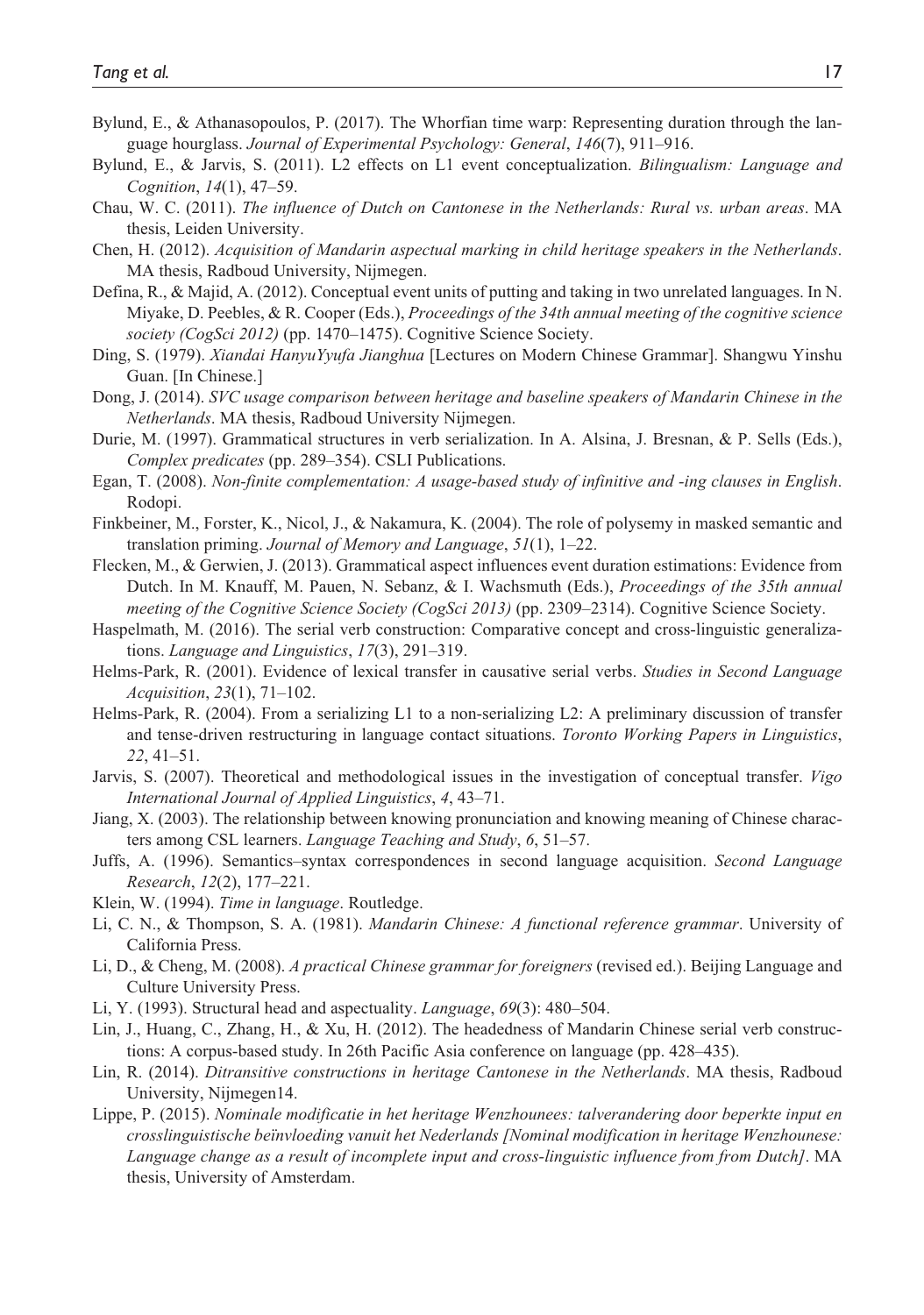- Liu, C. (2013). *Mandarin Chinese as heritage language: A case study of classifiers and motion events in one heritage family in the Netherlands*. MA thesis, Radboud University, Nijmegen.
- Lord, C. (1993). Historical change in serial verb constructions. In *Typological studies in language* (*Vol. 26*). John Benjamins.
- Moro, F. (2014). Resultative constructions in heritage Ambon Malay in the Netherlands. *Linguistics in the Netherlands*, *31*(1): 78–92.
- Moro, F. (2016). *Dynamics of Ambon Malay: Comparing Ambon and the Netherlands*. LOT.
- Muysken, P. (1988). Parameters for serial verbs. In V. Manfredi (Ed.), *Niger–Congo syntax and semantics 1* (pp. 65–75). Boston University African Studies Center.
- Nishiyama, K. (1998). V–V compounds as serialization. *Journal of East Asian Linguistics*, *7*(3), 175–217.
- Odlin, T. (2005). Crosslinguistic influence and conceptual transfer: What are the concepts? *Annual Review of Applied Linguistics*, *25*, 3–25.
- Park, H. I., & Ziegler, N. (2013). Cognitive shift in the bilingual mind: Spatial concepts in Korean–English bilinguals. *Bilingualism: Language and Cognition*, *17*(2), 410–430.
- R Core Team. (2014). *R: A language and environment for statistical computing*. R Foundation for Statistical Computing. <http://www.r-project.org/>
- Schachter, J. (1983). A new account of language transfer. In S. M. Gass, & L. Selinker (Eds.), *Language transfer in language learning* (pp. 32–46). Newbury House.
- Shi, M. (2011). *Incomplete knowledge of aspect in heritage speakers of Mandarin Chinese in the Netherlands*. MA thesis, Radboud University, Nijmegen.
- Smith, C. S., & Erbaugh, M. S. (2005). Temporal interpretation in Mandarin Chinese. *Linguistics*, *43*(4), 713–756.
- Sun, X. (2008). *Seiral verb constructions in mordern Chinese and its acquisition*. Nanjing Normal University.
- Tang, M. (2018). *The influence of the finite and non-finite distinction in the L1 on the acquisition of processing multi-verb constructions in the L2: A bidirectional study of Chinese learners of English and English learners of Chinese*. Doctoral dissertation, University of York.
- Tao, L. (2009). Serial verb construction in Mandarin Chinese: The interface of syntax and semantics. In Y. Xiao (Ed.), *Proceedings of the 21st North American conference on Chinese linguistics (NACCL-21)* (Vol. 2, pp. 209–228). Smithfield, Rhode Island: Bryant University Press.
- Vanek, N. (2013). *A linguistic analysis of event conceptualisation processes in first and second language discourse*. Doctoral dissertation, University of Cambridge.
- Vanek, N. (2017). "It starts to explode." Phasal segmentation of contextualised events in L2 English. In M. Howard, & P. Leclercq (Eds.), *Tense-aspect-modality in a second language: Contemporary perspectives* (pp. 145–182). Benjamins.
- Villerius, S. (2019). *Development of Surinamese Javanese: Language contact and change in a multilingual context*. LOT.
- von Stutterheim, C. (2003). Linguistic structure and information organisation: The case of very advanced learners. *EUROSLA Yearbook*, *3*, 183–206.
- Xing, X. (2004). *Xiandai Hanyu Jianyushi* [Pivotal Sentences in Modern Chinese]. Communication University of China Press. [In Chinese.]
- Yang, S., & Huang, Y. (2009). Jufa jiegou dui yingyu shiti xitong xide de yingxiang [The influence of morphosyntax on acquisition of tense and aspect]. In J. Cai (Ed.), *Empirical studies of the EFL learners' acquisition of English tense and aspect in China* (pp. 73–84). International Books Press. [In Chinese.]
- Yin, H. (2007). Serial verb constructions in English and Chinese. In *Proceedings of the 2007 annual conference of the of the Canadian Linguistic Association* (pp. 1–10).
- Zhou, W. (2009). A corpus-based study on the acquisition of bi-constituent sentences. *Language Teaching and Study*, *3*, 40–47.

#### **Author biographies**

Mengmeng Tang is a lecturer at the School of Foreign Languages at the China University of Petroleum, Beijing. Her main research interests are crosslinguistic influence in L2 acquisition, L2 sentence processing and bilingual cognition.